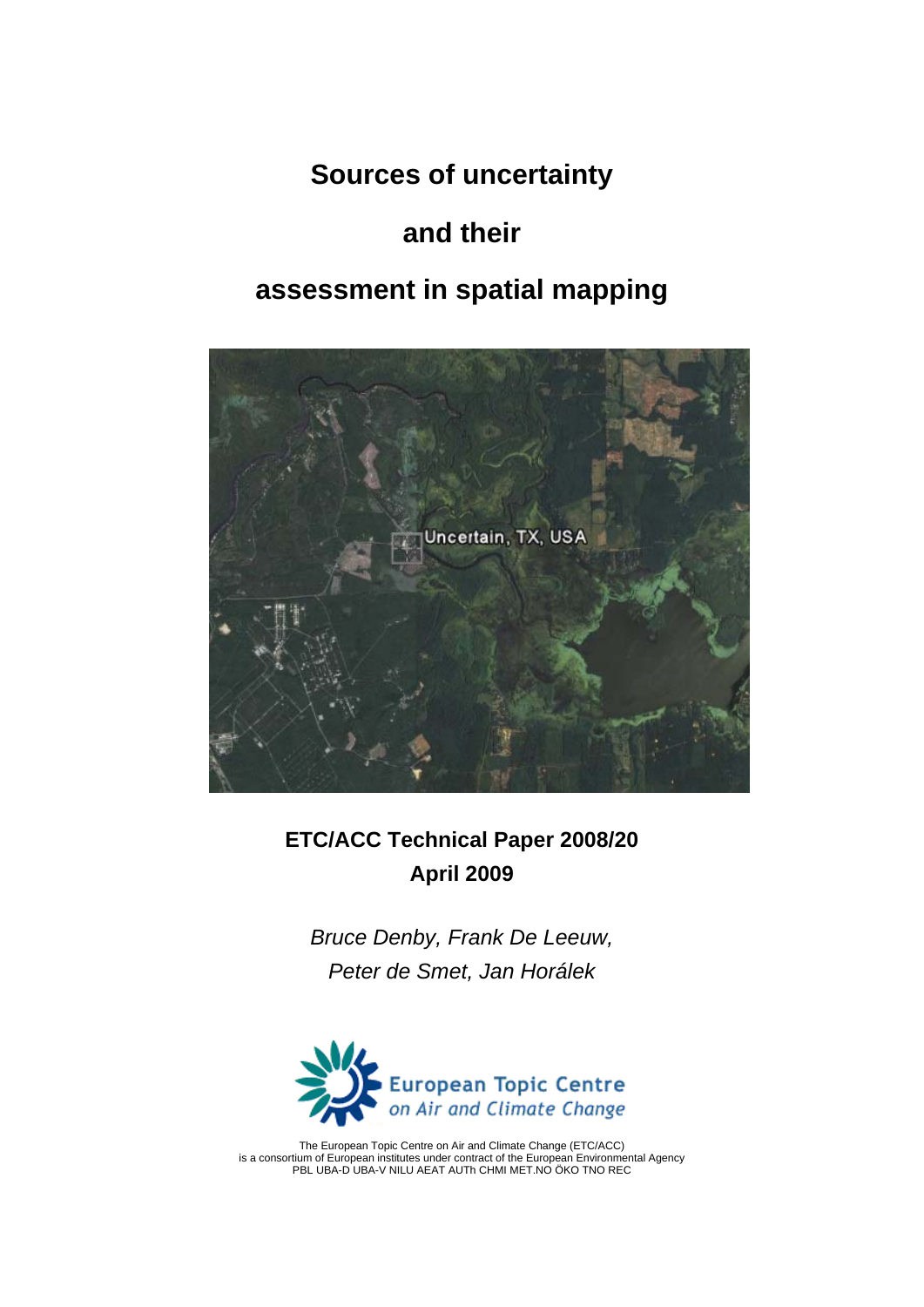#### *Front page picture:*

*Google Earth screenshot of the village Uncertain, Texas, USA* 

#### *Author affiliation:*

*Bruce Denby: Norwegian Institute for Air Research (NILU), Norway Frank De Leeuw, Peter de Smet: The Netherlands Environmental Assessment Agency (PBL), The Netherlands Jan Horálek: Czech Hydrometeorological Institute (CHMI), Praha* 

#### **DISCLAIMER**

This ETC/ACC Technical Paper has not been subjected to European Environment Agency (EEA) member country review. It does not represent the formal views of the EEA.

*© ETC/ACC, 2008 ETC/ACC Technical paper 2008/20 European Topic Centre on Air and Climate Change PO Box 303 3720 AH Bilthoven The Netherlands Phone +31 30 2743550 Fax +31 30 2744433 Email etcacc@mnp.nl Website http://air-climate.eionet.europa.eu/*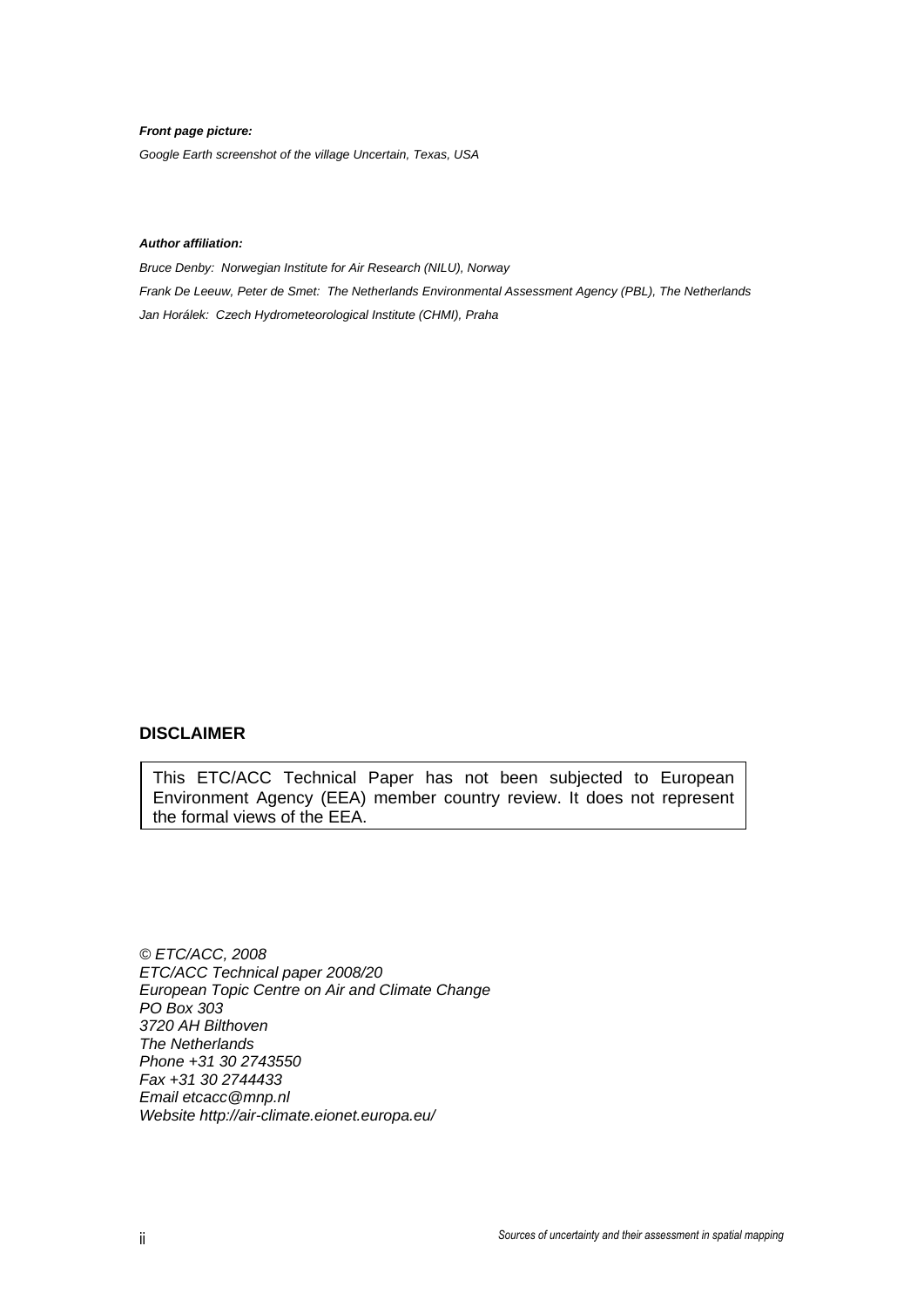# **Contents**

| 3.3.2 How to determine the sub-grid variability of the model and other supplementary data? 15     |  |
|---------------------------------------------------------------------------------------------------|--|
|                                                                                                   |  |
|                                                                                                   |  |
|                                                                                                   |  |
|                                                                                                   |  |
|                                                                                                   |  |
| 3.6 Additive versus multiplicative errors (normal or log-normal distributions)17                  |  |
|                                                                                                   |  |
|                                                                                                   |  |
| 3.7.2 Accounting for sub-grid variability and covariance when calculating population exposure and |  |
|                                                                                                   |  |
|                                                                                                   |  |
|                                                                                                   |  |
|                                                                                                   |  |
|                                                                                                   |  |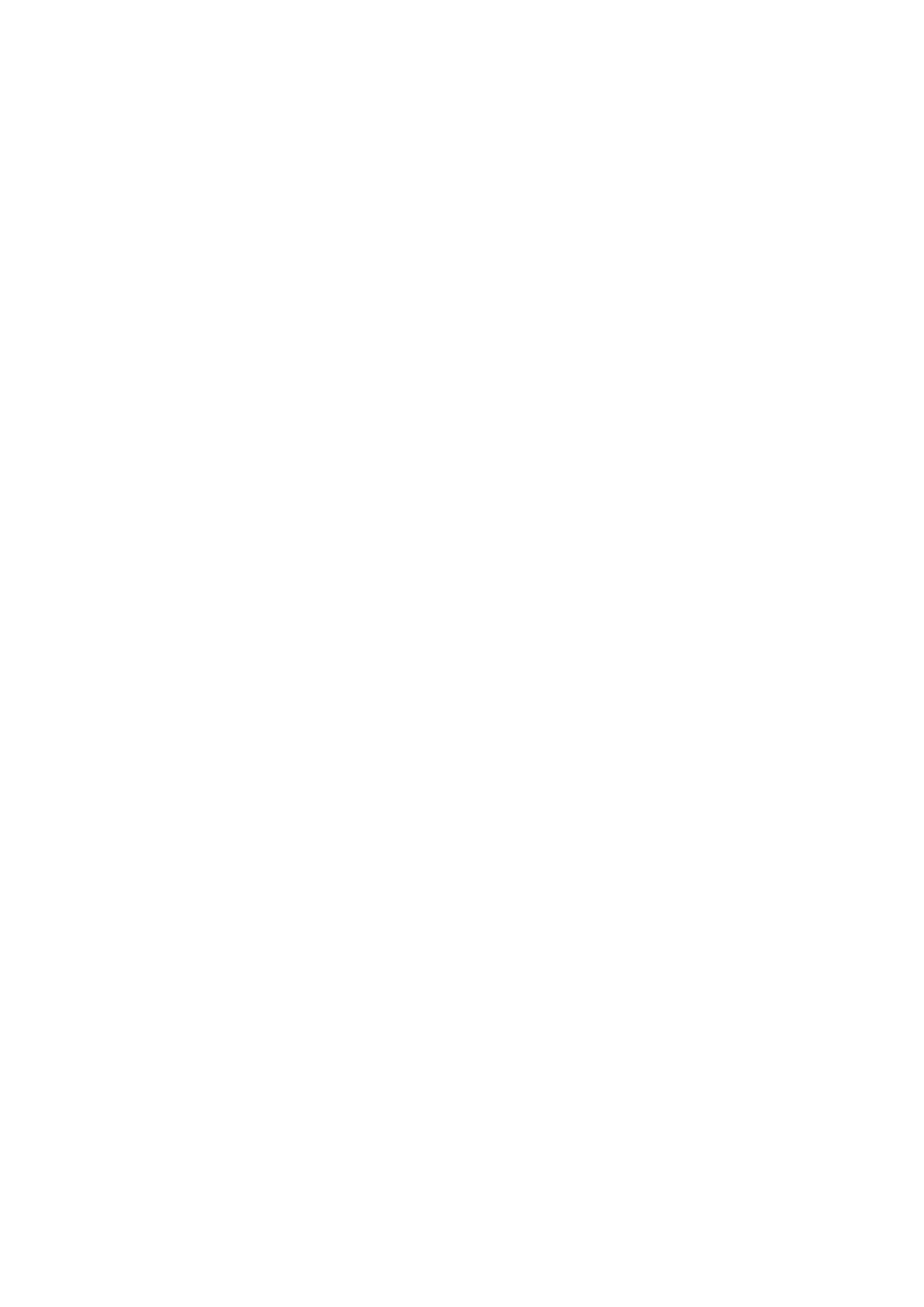## <span id="page-4-0"></span>1 Introduction

The European Environmental Agency (EEA) and the European Topic Centre for Air Quality and Climate Change (ATC/ACC) have in the past few years developed methodologies for the spatial assessment of air quality on a European wide basis (Horálek et al., 2005; 2007; 2008, De Smet et al., 2009 and Denby et al. 2005; 2008a). The work is intended to provide the best quality spatial assessment of a number of directive related pollutants, with focus on ozone and PM<sub>10</sub> that will provide both policy support as well as information to the public. The maps are used to assess European wide exposure and the resulting health effects at a resolution that provides 'background' pollutant concentrations.

The main thrust of the development to date has been to establish a robust mapping method that can be implemented operationally. As a result a wide range of mapping methodologies has been assessed for the years 2003 – 2005. These mapping methods include the use of monitoring data (provided by the AirBase and EMEP databases), additionally supported by atmospheric chemistry model calculations (provided by the Unified EMEP model and the LOTOS-EUROS model) and other spatially resolved supplementary data such as altitude and a selection of meteorological parameters. These data are combined, firstly by using a multiple linear regression of all the data with the observations to provide a baseline spatially resolved map, and then secondly ordinary kriging is applied to the resulting residuals, differences between the baseline map and the observations, to obtain the final maps.

Provided with these maps are also maps of uncertainty. To date these maps are based on the residual kriging variance, which is itself dependent on the fitted variogram parameters of nugget, sill and range. It has been recognised that the uncertainty mapping is limited in its extent and does not explicitly include a number of other sources of the uncertainty. This report outlines and to some extent deals with other possible sources of uncertainty in the air quality maps.

## <span id="page-4-1"></span>**1.1 Aim**

To define and improve the uncertainty assessment carried out in the mapping activities of the ETC/ACC. This will also hopefully lead to improvement in the assessment itself.

## <span id="page-4-2"></span>**1.2 Scope**

Initially this document will list all possible relevant sources of uncertainty (Chapter 2) and the limitations of the methodologies used to assess these (Chapter 2 and 3). It will then propose a number of possible improvements in the methodology needed to assess these sources of uncertainty and methods for including these in the uncertainty mapping methodology (Chapter3). Conclusions will then be made and recommendations for implementation and further work will be given (Chapter4).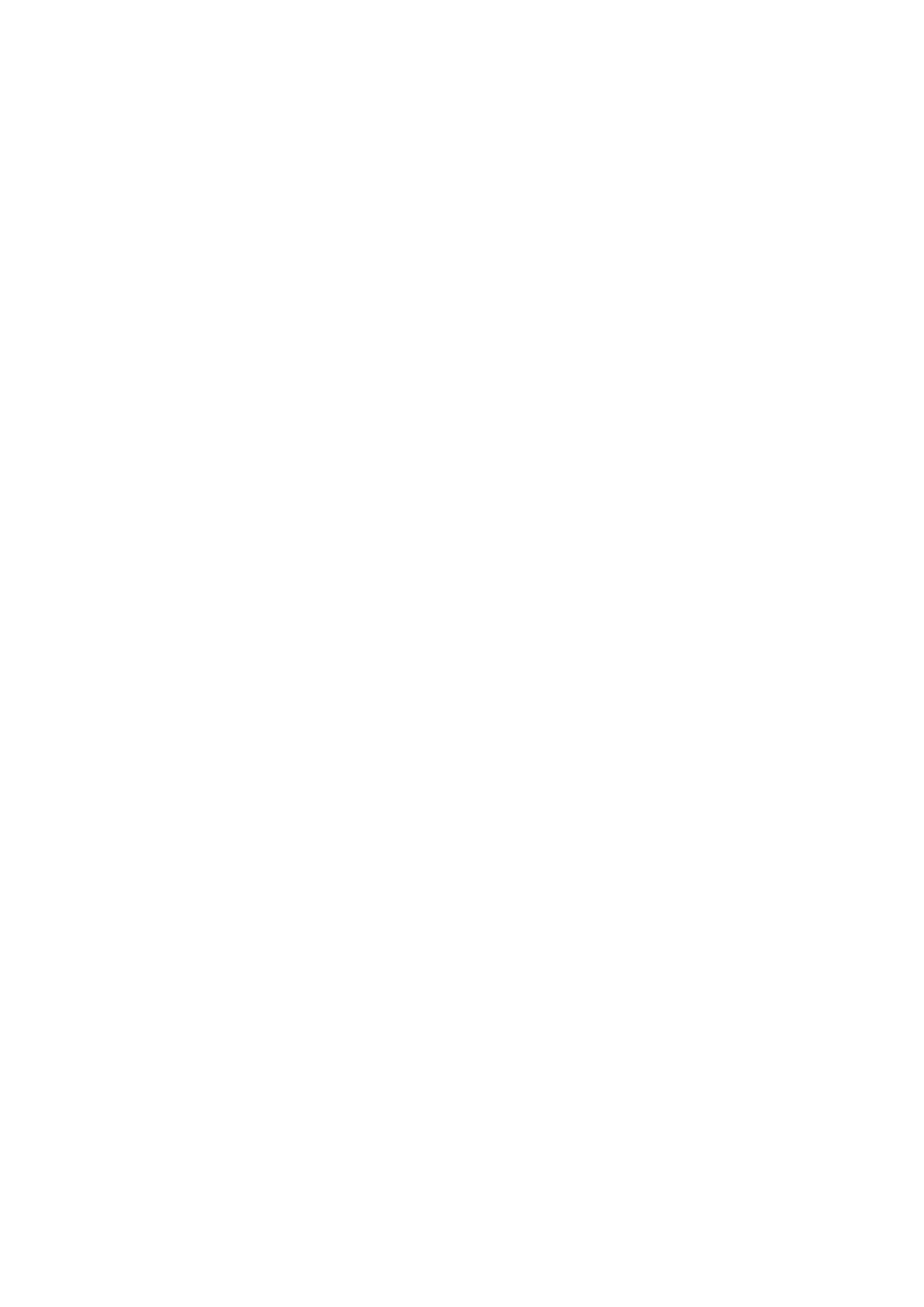## <span id="page-6-0"></span>2 Overview of the sources of uncertainty

The following sections list and comment on the various sources of uncertainty related to the data available for the interpolation as well as the mapping methodology itself. This is intended to be as wide and comprehensive as possible.

## <span id="page-6-1"></span>**2.1 Monitoring uncertainty**

Examples of the monitoring uncertainties include:

- Errors in instrumental calibration, leading to bias
- Differences in monitoring methods (e.g. automatic or gravimetric or other differences)
- Innate variation in analysis and reporting methods (e.g.  $PM_{10}$  correction factor, level of quality control)
- Differences in instrumental placing and set up at stations
- Human error in reporting and analysis (e.g. lack of quality control)
- Stochastic errors related to hourly and daily means and local fluctuations (this is also connected to the spatial representativeness)
- Errors in the aggregated data (e.g. annual means and percentiles, respectively the  $x<sup>th</sup>$  highest values), caused by the missing primary data (e.g. under- or over-estimation of  $PM_{10}$  36<sup>th</sup> highest daily mean in the case of missing daily values)
- Uncertainty in metadata for stations, e.g. station position and station classification, resulting in misleading information concerning the spatial representativeness of the station. See section 2.3
- Differences in the time coverage (e.g. measurements from automatic stations in AirBase are aggregated from 0 to 24 UTC, while the measurements from manual stations in some countries are measured from 6 to 6 UTC).

#### <span id="page-6-2"></span>**2.2 Modelling uncertainty**

Model uncertainty deals with the process description and the input data as follows:

- Model formulation and parameterisation. Missing processes and approximations within the model that do not take into account all the real processes and effects. These can be
	- o Chemical schemes, including rate constants and unaccounted reactions and process descriptions in both gas and aerosol phases
	- o Transport and dispersion (e.g. boundary layer description and vertical exchange)
	- o Surface/air interaction and deposition rates
	- o Sub-grid effects, higher order chemical processes associated with non-homogenous concentration distributions
- Finite numerical scheme. Approximations associated with grid sizes (especially mean grid concentrations) and time steps
- Emissions including:
	- o Missing sources
	- o Emission rates
	- o Emission timing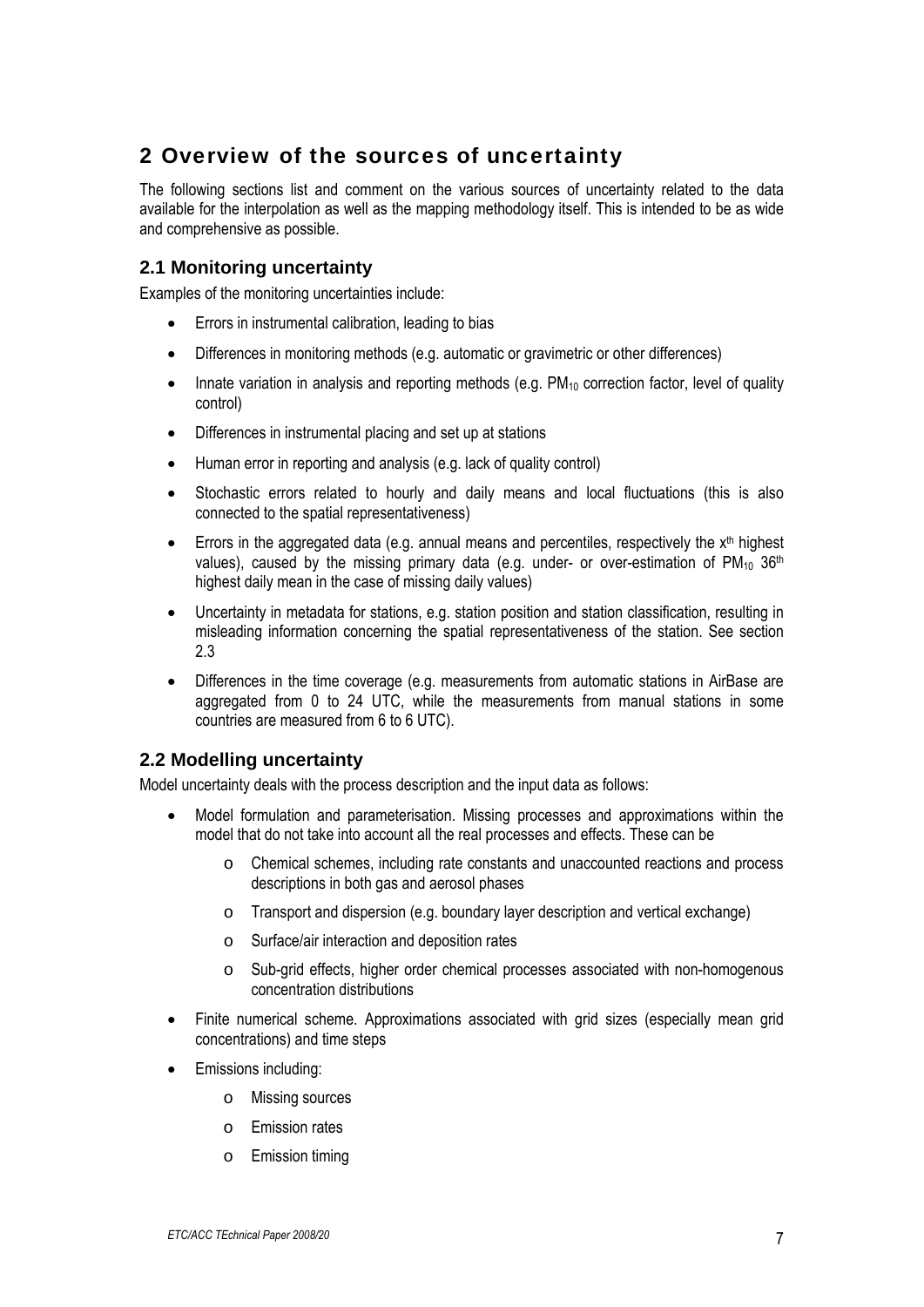- o Horizontal and vertical position of emissions, including stack heights and plume rise models
- $\circ$  Direct fraction NO<sub>2</sub> in NO<sub>x</sub>
- o VOC speciation and reactivity
- o Size distribution of primary PM
- Meteorological input data, including uncertainties in grid mean values and spatial representativeness
- Land use data
- Boundary conditions

#### <span id="page-7-0"></span>**2.3 Spatial representativeness uncertainty**

This is a general problem concerning modelling, monitoring and other supplementary data and relates to the spatial region that the information is intended to represent.

- Representativeness of a measurement value for a spatial region (i.e. area for which the monitoring data is representative)
- Representativeness of a model concentration for any measurement within a grid (i.e. associated sub-grid variability of a model, both temporal and spatial)
- Representativeness of supplementary spatial data

### <span id="page-7-1"></span>**2.4 Statistical interpolation uncertainty**

The interpolation methodology currently employed, i.e. residual kriging after multiple linear regression, has a number of sources of uncertainty in the individual steps and data used. The following lists these.

#### <span id="page-7-2"></span>*2.4.1 Regression*

The regression provides two types of information for the interpolation. This includes:

- 1. A spatial baseline for the residual kriging. Use of regression for this purpose is intended to make the residual kriging more stationary (see next section) or spatially homogenous.
- 2. A higher resolution structure, not obtainable through the kriging, is included in the maps as a result of the regression. Kriging uses spatial ranges of the order of 50 km and up whilst the regression uses information in the range of 10 - 50 km resolution.

In regard to the first of these, the uncertainty associated there is most relevant to the assumption of spatial homogeneity. If it is not the case then the assumptions in kriging are not valid and the effect of this on the interpolation and its derived uncertainty needs to be assessed.

In regard to the second, this aspect is most clearly seen in the regression with altitude, which is included in the regression at high resolution, 10 km. There is an associated error in any of these regression parameters and this also needs to be dealt with. Currently this baseline error is not being taken into account in the residual kriging methodology.

## <span id="page-7-3"></span>*2.4.2 Residual kriging methodology*

Ordinary kriging, when used within the framework in which it was developed, provides good estimates, based on spatial statistics, of the uncertainty. These estimates, of the kriging variance, are currently used to provide uncertainty estimates of the air quality maps.

There are, however, a certain number of assumptions involved in the ordinary kriging used for the interpolation. When these are not met then the statistical basis fails, or is compromised, in the interpolation. This will introduce methodological uncertainty into the interpolation that cannot be ignored. These include: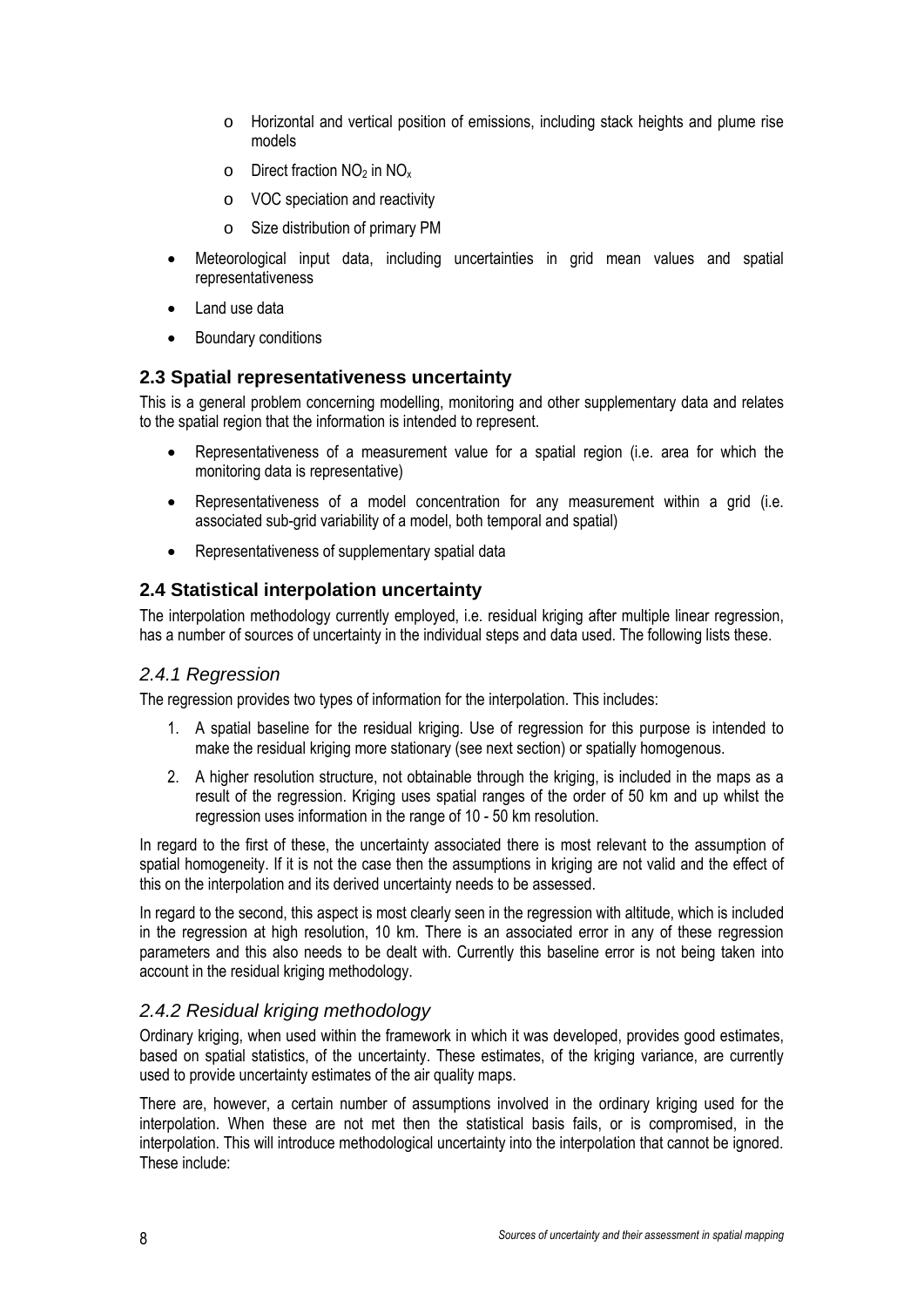- Stationarity (i.e. that the region is spatially homogenous from a statistical view point)
- Normally distributed data (not an absolute necessity but the methodology is optimal for this)
- Isotropy (if anisotropic variogram is not taken into account)
- Validity of the variance model (e.g. spherical model) and the adequacy of the fit made to this

When these conditions are not met then the uncertainty estimates may be poor. All of the above may not be valid for air quality assessment on a European scale.

In addition the ordinary kriging carried out is point kriging. Since we are generally interested in the mean of an area, block kriging should perhaps have been used. This is generally not important when applying variograms that have significant nugget values. However, if nugget values are low and the grid point of interpolation is close to a monitoring site then this may lead, in some instances, to large differences between the area averaged and point interpolation.

Another point, usually not dealt with in the statistical analysis, is the physical nature of the problem. Examples of this occur when natural barriers, e.g. mountain ranges, physically separate two monitoring stations from each other so that they are in actual fact completely independent of each other. In the current methodology this will be, to a small degree, included in the spatially variance but not explicitly resolved on the map itself.

### <span id="page-8-0"></span>*2.4.3 Supplementary data*

The supplementary data used for the multiple linear regression also has a level of uncertainty. When meteorological data is used then this has a similar source of uncertainty to the meteorological data provided for the model calculations. The spatial representativeness of the data is also important, e.g. the meaning of a mean altitude for a 10 km grid.

### <span id="page-8-1"></span>**2.5 Uncertainty in the urban maps and the combination with rural maps**

The methodology by which urban maps are created and how they are combined with the rural maps is a separate study. Urban maps are also made using multiple linear regression of the monitoring data with supplementary data. These supplementary data also include the EMEP model, altitude and meteorological data, to produce the baseline map before residual kriging is applied. The urban interpolation is carried out independent of any rural station and is interpolated to cities, sometimes far away, without stations. Uncertainty is currently provided by the ordinary kriging variance. There are a number of questions concerning this methodology and its uncertainty that need to be addressed:

- The urban and rural maps are combined using a weighting according to population density. No consideration is given to their respective uncertainties when doing this weighting. Including their uncertainty when combining the urban and rural maps may be a suitable alternative.
- The weighting according to population density used as a merging methodology itself contains uncertainties that need to be explored further. Other possible methodologies, other than merging, should be examined. E.g. Janssen et al. (2008a; 2008b)
- Possible supplementary data not currently being used for the urban interpolation needs also to be considered.
- The classification of the urban/rural stations should be verified, e.g. in comparison with the relevant population density.

### <span id="page-8-2"></span>**2.6 Additive versus multiplicative errors (normal or log-normal distributions)**

In almost all of the above methodologies there is an innate acceptance that the errors being dealt with are in some way normally distributed. This is very often the case when dealing with additive errors. However when the errors are multiplicative then the distribution is more likely to be log-normal in character. If this is the case, as it usually seems to be for concentration data, then the interpolation should be carried out after logarithmic transformation and then back-transformed appropriately.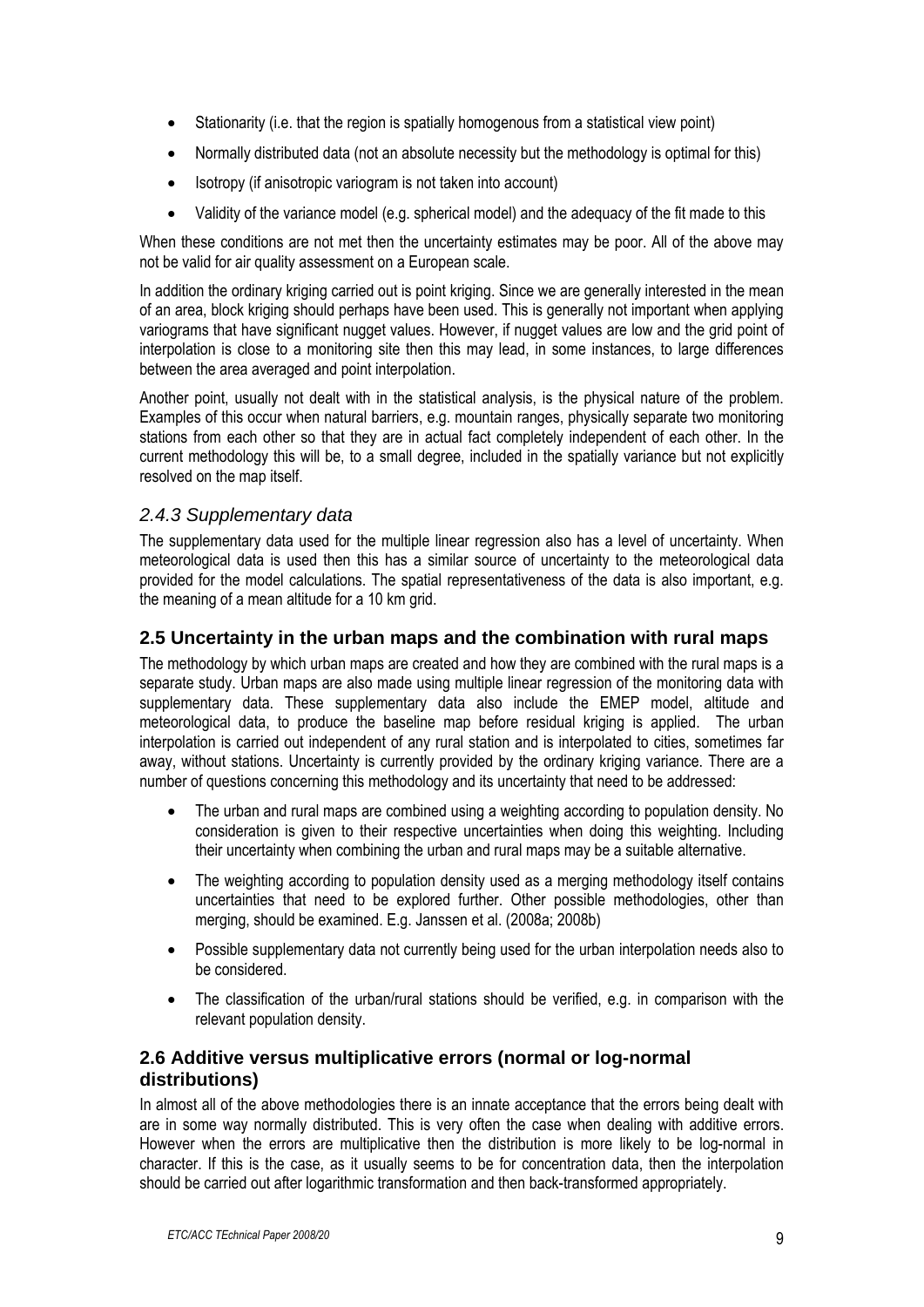In the work carried out in APMoSPHERE (Briggs et al., 2005) logarithmic distributions were assumed. In Denby et al. (2008a) logarithmic transformations were also applied to daily mean  $PM_{10}$  data. However, it is not necessarily the case that integrated indicators such as AOT40, SOMO35 or indeed percentiles are log-normally distributed. The advantages of using the logarithmic transformation are:

- If the data is log-normally distributed then the transformation leads to a normal distribution for the interpolation
- Avoids unwanted negative values
- Leads to relative uncertainties, rather than absolute, in the interpolated fields. This is intuitively a more correct description of the uncertainty when dealing with a wide range of concentrations.

## <span id="page-9-0"></span>**2.7 Uncertainty in exposure and effects calculations**

The concentration maps are combined with population density to provide exposure estimates. The uncertainties will be dependent on the exposure and concentration-response method applied, e.g. uncertainty in total population weighted exposure will be different to spatially distributed exposure calculations. The following aspects should be taken into account:

- Uncertainty in the population density maps
- Uncertainties associated with the application of exposure to static populations, i.e. home residents used rather than mobile commuting populations
- Uncertainties resulting from differences in activities and micro-environments including indoor and outdoor concentrations and activities.
- Uncertainty in the population exposure due to sub-grid variability (both in concentrations and population) and/or uncertainty in the concentration values
- Uncertainties when spatially aggregating exposure calculations, e.g. spatial correlation needs to be taken into account when aggregating mean exposures or concentrations spatially
- Uncertainties in demographic and health data (e.g. age distribution, incidence baseline) including its spatial variability
- Uncertainties in the concentration-response models
- In cases where a no-effect level is assumed (e.g. the non-anthropogenic background) the results of the health impact assessment will strongly depend on value and spatial distribution of the assumed baseline.

Currently some of these aspects are being dealt with in an alternative health related ETC/ACC task, looking at the sensitivity of the health outcomes based on a number of these aspects.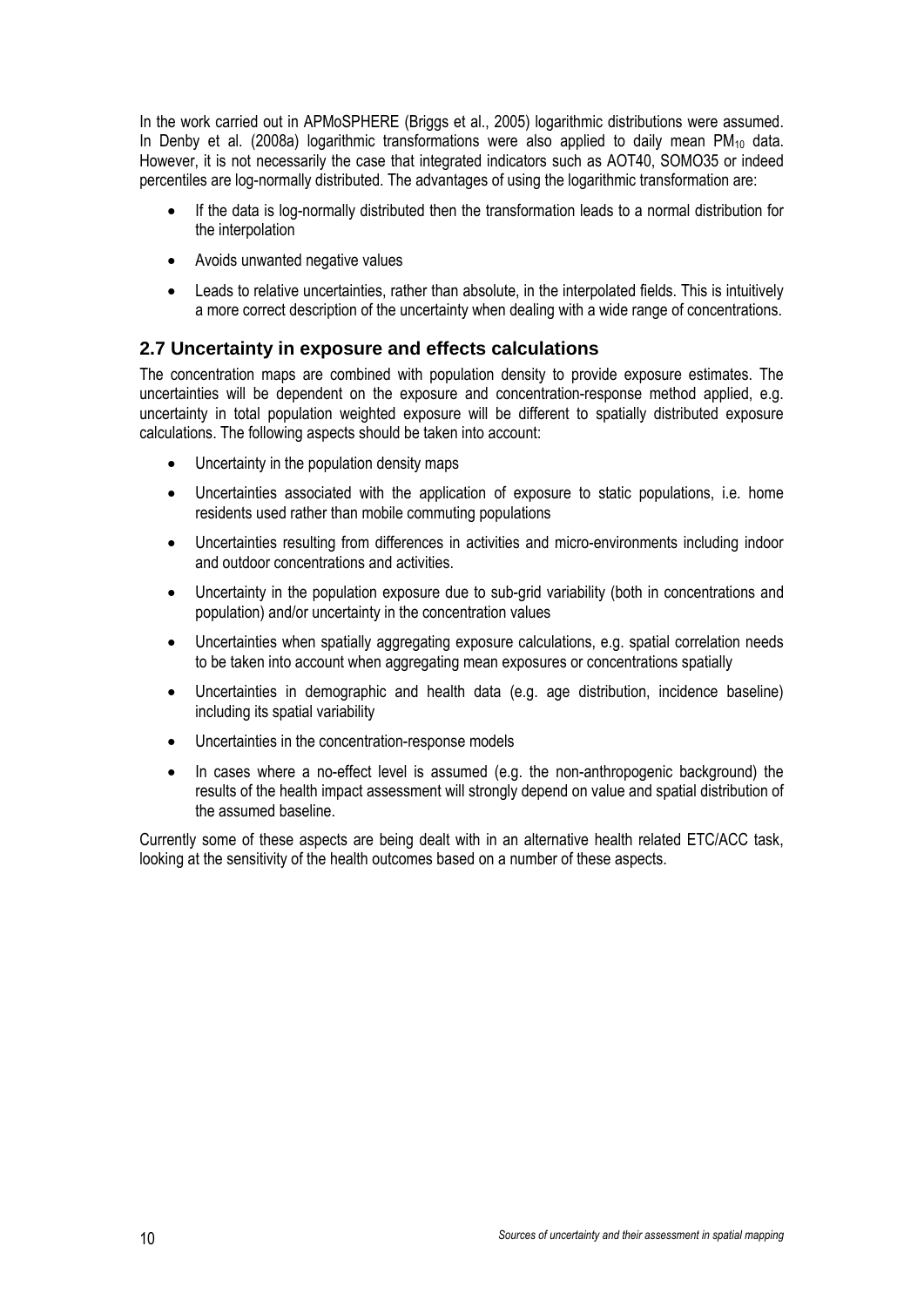## <span id="page-10-0"></span>3 Methods for dealing with the uncertainties

The following section indicates possible methods for analysing and mapping the uncertainty sources provided in the list in section 2. An assessment is given on the importance of the sources, whether they need to be given extra attention and how these contributions to the uncertainty can be best analysed, as well as reduced.

## <span id="page-10-1"></span>**3.1 Monitoring uncertainty**

### <span id="page-10-2"></span>*3.1.1 How to reduce the monitoring uncertainty?*

The monitoring uncertainty, as described in section 2.1, can be seen to be the sum of a range of uncertainties. There is little that can be done for the mapping activities in regard to the implicit instrumental error, or the errors associated with station positioning or subtleties in monitoring methodologies. However, there remain gross errors, such as quality control of the data, missing data and misrepresentation of the station type that can still be dealt with before, or during, the implementation of the monitoring data in the interpolation. This may be achieved through the following types of methods:

- Assessment of AirBase data at higher temporal resolution than just annual statistics. Removal of outliers, visual inspections, e.g. Mol and van Hooydonk (2005) and Solberg et al. (2008)
- The use of imputation methods, e.g. Plaia and Bond'i (2006) and Hien et al. (2007). To indicate when measured concentrations deviate from there expected values.
- Adopt methodologies for correcting (scaling) to compensate for the PM correction factors (e.g. Van de Kassteele et al., 2006).
- Assessment and possible removal of stations that deviate significantly from the predicted concentrations, using cross-validation or other techniques.

## *3.1.2 How to define the monitoring uncertainty?*

<span id="page-10-3"></span>The air quality directive (EC, 2008) provides guidelines for quality control and assurance of monitoring data. According to the requirements there, uncertainties in monitoring data should be no more than 15% - 25%, dependent on the compound. These can be considered to be the upper limits of the direct monitoring uncertainty, excluding the range of factors connected to placement and user error.

*Note: Uncertainties defined in the directive are considered to describe the 95% confidence level. For a normally distributed uncertainty this is equivalent to*  $2\sigma$ *, where*  $\sigma$  *is the standard deviation.* 

Standard instrumental error requirements are probably, or at least should be, lower than this upper limit. Individual studies, that take place in most countries, would need to be assessed. E.g. the instrumental error for the gravimetric instruments in the Czech Republic is stated to be  $\pm 8\%$  and routine comparison between radiometric and reference gravimetric measurements indicates uncertainties of 9 – 15%. Equivalent tests in the UK (Harrison, 2006) also provide details of the uncertainty of the monitoring methods.

#### <span id="page-10-4"></span>*3.1.3 How to include monitoring uncertainty into the uncertainty maps?*

The interpolation methods used, kriging, do not directly consider the monitoring uncertainties used. However they do implicitly include these uncertainties in the interpolation. As an example, consider the nugget value of the variogram, which describes the variance of the spatial data in close proximity to the measurements. If a number of stations are placed close together (e.g. metres) and give identical measurement values then the variogram nugget will be 0. If the measurement values deviate from each other in some way then the nugget value would be representative of the variance of this deviation. This deviation may be the result of spatial variance but it may also be due to instrumental variance. Both will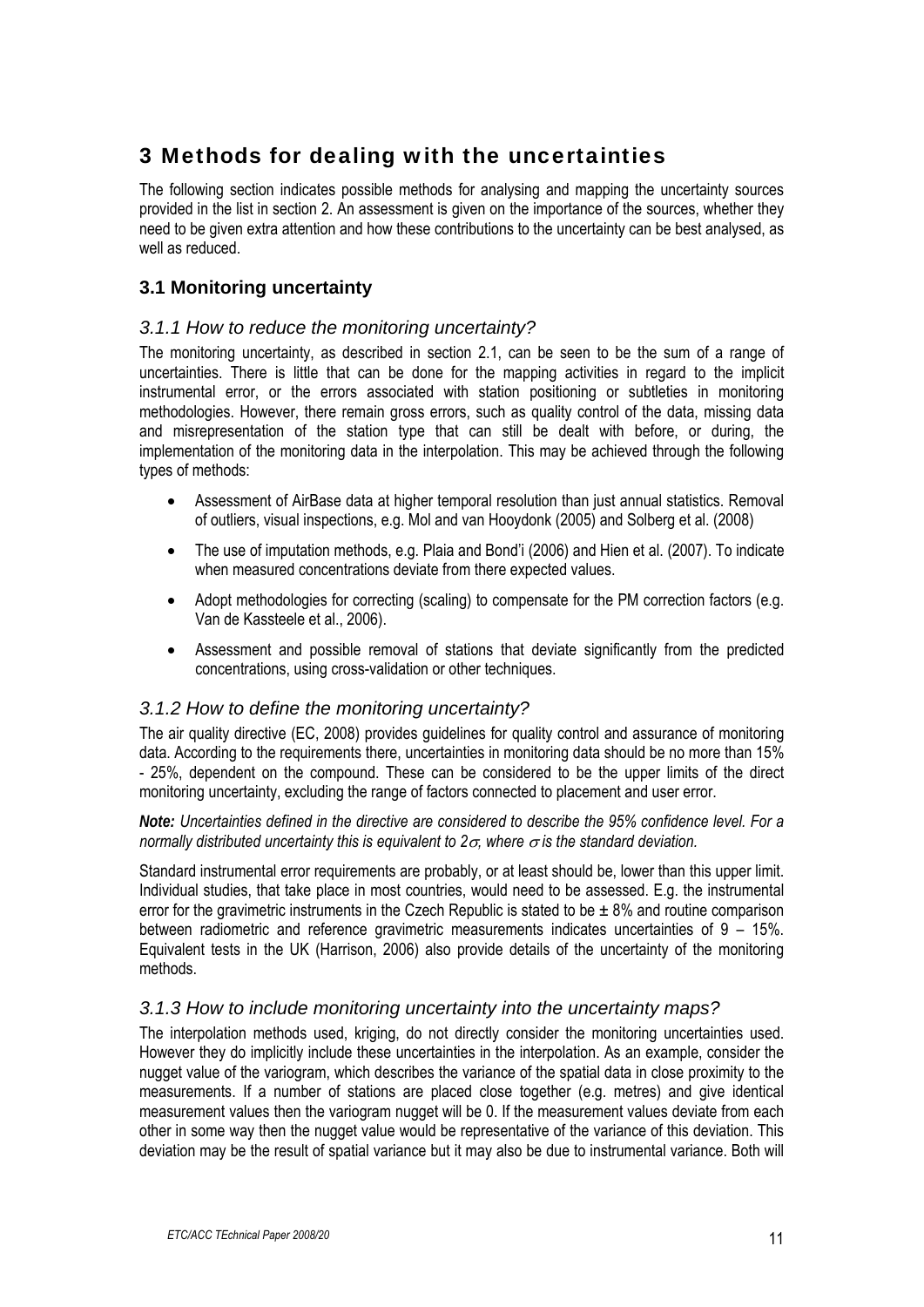be explicitly included in the nugget, and thus variogram assessment, and it is the variogram that is used for the final interpolation uncertainty.

The answer is thus that monitoring uncertainty, or correctly the variability between monitors, is implicitly included in the current interpolation uncertainty. It will not address, however, any general bias to all the monitoring data, such as incorrect PM correction factors for all stations.

## <span id="page-11-0"></span>**3.2 Model uncertainty**

### <span id="page-11-1"></span>*3.2.1 How to reduce the model uncertainty?*

It is not possible, for the mapping activities, to reduce model uncertainties from the EMEP model. These are provided as is. The only possible method available is to use the output from an ensemble of models. Van Loon et al. (2007) showed that the use of model ensembles, in the EuroDelta project, can lead to improved model performance. Also Pagowski et al. (2006) have shown that the use of regression to combine the models can be used to improve forecasts of ozone. Currently such ensembles should be available through activities related to GEMS where ensemble forecasts using 7 different models are made every day ([http://gems.ecmwf.int/d/products/raq/\)](http://gems.ecmwf.int/d/products/raq/). Though this is a possible path for improving the model assessment fields, tests carried out in Denby et al. (2008a) using the multiple linear regression of LOTOS-EUROS and EMEP did not yield improved results.

### *3.2.2 How to determine the model uncertainty?*

<span id="page-11-2"></span>Model errors are usually assessed through comparison with observations. Whenever such comparisons are made it is necessary to match the spatial representativeness (both horizontal and vertical) of the modelling and monitoring data. In addition any uncertainties in the monitoring data itself will manifest in a model error. Such assessments can be carried out of the model, as described in Denby et al. (2008b), to provide an overall estimate of the model uncertainty. In that case the model uncertainty was described using just two parameters, as a function of the absolute uncertainty  $\sigma_A$  and the relative uncertainty  $\sigma_R$  in the following form

$$
\sigma_M(x, y) = \sqrt{\sigma_A^2 + \sigma_R^2 M(x, y)^2}
$$
 (1)

where  $M(x,y)$  is the model concentration. This provides a general structure for calculating uncertainty as a function of model concentrations. The estimated values of  $\sigma_R$  and  $\sigma_A$  may be calculated by fitting equation 1 to scatter plots representing the standard deviation (SD) as a function of model concentration (figure 1). In this case the residual kriging result is used for the estimate but the principle is the same.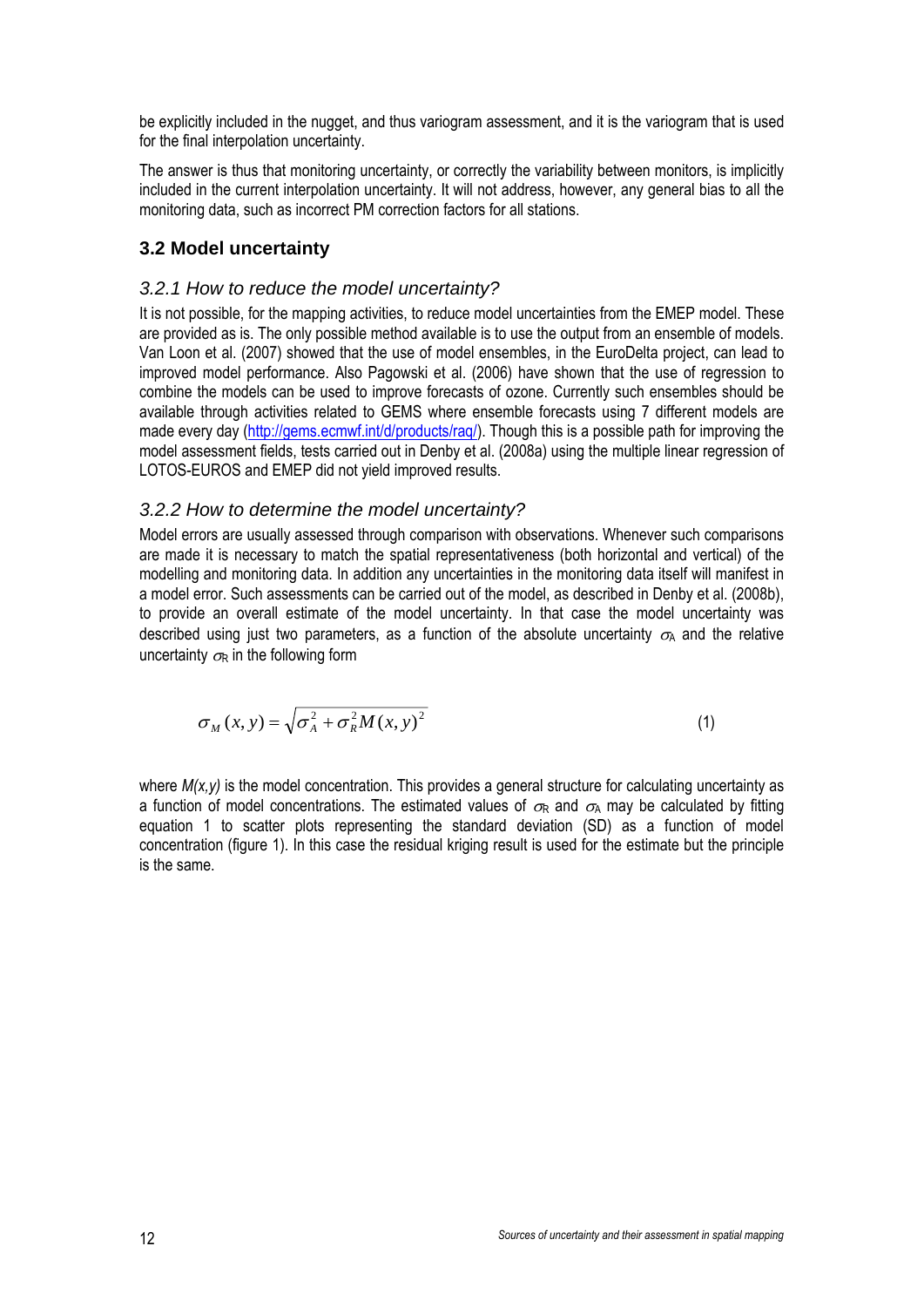

*Figure 1. Scatter plot of assimilated model results (Residual kriging using the Unified EMEP model) and observations for daily mean PM10 in Europe. The model results are binned in 10 µg.m-3 bins and at these binned intervals the SD is calculated (solid thick grey line) as well as the mean binned values (squares). Equation 1 is fitted to the binned SD (dashed thick black line) to obtain*  $\sigma_R$  *and*  $\sigma_A$ *. The resulting values found are*  $\sigma_A=8.0 \mu g.m^{-3}$  *and*  $\sigma_R=0.30$ *. Data based on the statistical interpolation study from Denby et al. (2008a).* 

Such a method is a simplification, but on a general statistical level it does provide one estimate of the model uncertainty. Even simpler methods, such calculating the root mean square error (RMSE) may also be used, but this does not provide a spatial element to the uncertainty.

Another method for estimating uncertainty is to carry out ensemble runs by perturbing model parameters and input data (within their uncertainty) to obtain estimates of the intrinsic model uncertainty (e.g. Rodriguez, 2007). This can be carried out using various Monte Carlo methods where the Probability Density Functions (PDFs) of the model parameters are used as prior distributions for the ensembles. This will give a spread of model results that can be mapped. It will not provide information on bias unless direct comparisons are made with observations. Unfortunately such ensembles must be carried out by the modelling groups.

Similar to Monte Carlo simulations within a model, simulations using an ensemble of models, as previously mentioned (e.g. Van Loon et al., 2007), can provide estimates of uncertainty, though this has yet to be carried out in such studies.

#### *3.2.3 How to include model uncertainty in the uncertainty maps?*

<span id="page-12-0"></span>Model fields, or the regression of the models fields, are currently used in the residual kriging interpolation as the baseline for determining the residual fields. No use is made of the model uncertainty in this methodology. In Denby et al. (2008b) modelling uncertainty was included, based on the uncertainty assessment described in equation 1, by using a weighted combination of modelled and kriged fields. In that study such fields never showed improved cross-validation statistics when compared to the residual kriging fields and so the methodology was not further elaborated. However, the use of the kriged fields based on observations only, was probably the limiting factor in that methodology. As an alternative we suggest the following.

Given an observational field *O(x,y)*, determined for example by kriging, and a model field *M(x,y)* then their weighted combination, using the spatially dependent weighting function  $\lambda$  will produce a combined, or assimilated, field *C(x,y)*.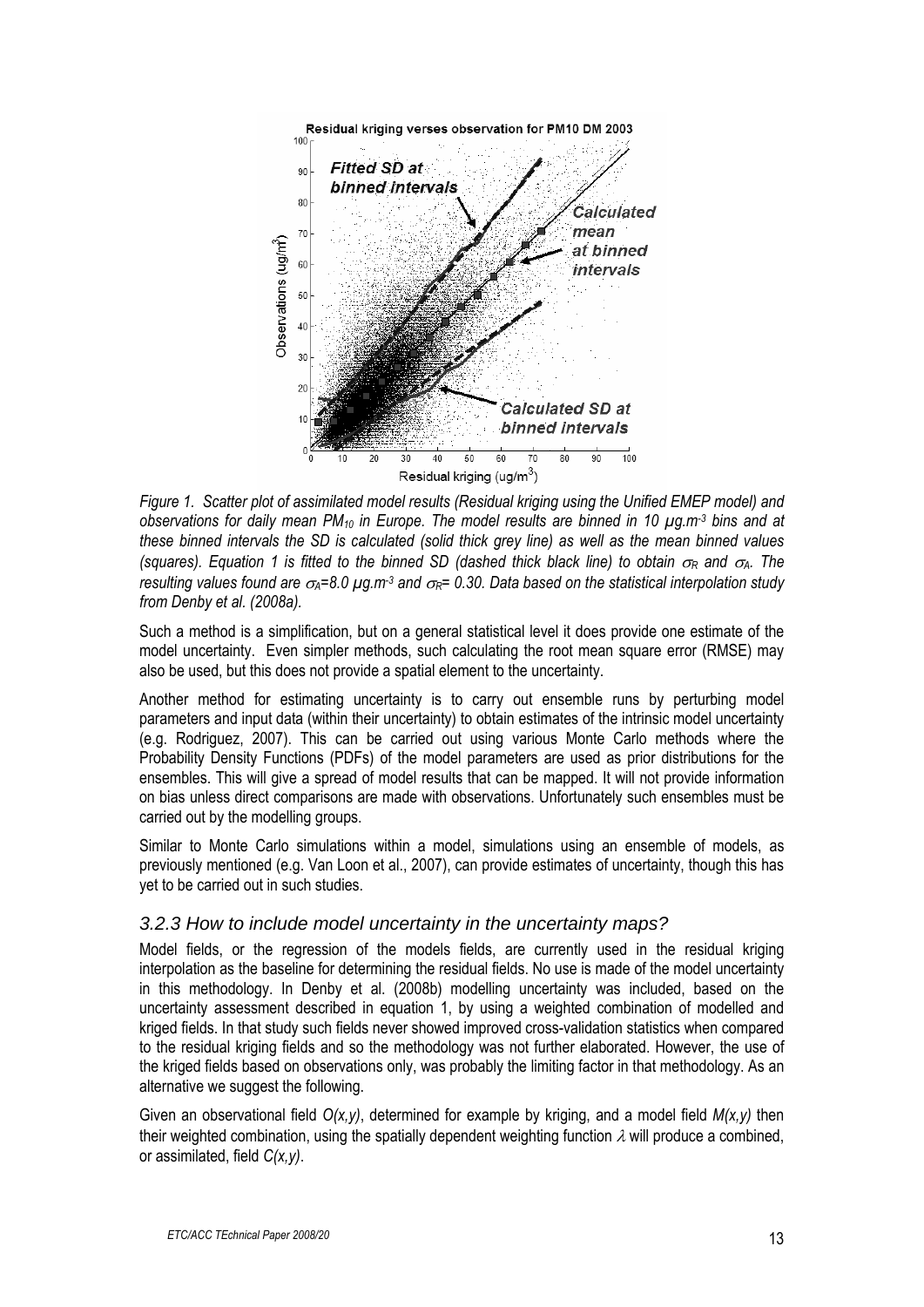$$
C(x, y) = \lambda O(x, y) + (1 - \lambda)M(x, y)
$$
\n(2)

Various methods may exist for producing the optimal weight but it is normal to apply Bayesian methods to this, such that the weighting is dependent on the uncertainties of both the model and the observations, where less weight is given to the most uncertain element. In Denby et al. (2008c) this is described and was achieved by the use of the kriging variance, to describe the observational uncertainty, and equation 1, to describe the model uncertainty. Since there were few data available on a daily basis to provide information on the model uncertainty, the relative and absolute uncertainties in equation 1 were defined pragmatically by finding the values that gave the minimum cross-validation RMSE.

As a further development of this method, and one that can be readily implemented, equation 2 can be rewritten using the definition of the residual R given by

$$
R(x, y) = O(x, y) - M(x, y)
$$
\n<sup>(3)</sup>

so that the assimilated field becomes the sum of the model field and the weighted residual field by combining equations 2 and 3.

$$
C(x, y) = \lambda R(x, y) + M(x, y)
$$
\n<sup>(4)</sup>

Since the weighting parameter  $\lambda$  is always less than or equal to 1 the assimilated field will always lie between the sum of the residual kriging and model fields and the model field. It is expected that  $\lambda$  will generally be close to 1 except in areas far from observations where the large observational uncertainty from the kriging will lead to a lower weighting value and there the model results can be the most dominant. However, the model uncertainties in areas remote from observations may also be significant and unvalidated. Indeed when regression is used to create the model fields applied in equation 4, there is an unknown and unsampled element to this.

The weighting parameter  $\lambda$  is given by:

$$
\lambda = \frac{\sigma_M^2}{\sigma_R^2 + \sigma_M^2} \tag{5}
$$

The final uncertainty of the assimilated field is given as:

$$
\sigma_C^2 = \frac{\sigma_R^2 \sigma_M^2}{\sigma_R^2 + \sigma_M^2}
$$
 (6)

In this way the model uncertainty will be included in the assimilation.

#### <span id="page-13-0"></span>**3.3 Spatial representativeness uncertainty**

#### <span id="page-13-1"></span>*3.3.1 How to determine the spatial representativeness of monitoring stations?*

The question of representativeness has been discussed in several reports. In Larssen et al. (1999) this was discussed in relation to EUROAIRNET. In that report it was noted that a station's area of representativeness (AoR) varies significantly, from traffic stations (a few metres) to remote rural stations (100's of kilometres). The AoR is defined there to be the area in which the actual pollutant concentration varies by less than a predefined range. A value of 10 - 20% is considered to be indicative but of course a relative variability is not sufficient for low pollutant levels, and this will also require an absolute concentration level, e.g. 5 ppb. It is recommended that such ranges be linked to the quality objectives of the measurements. Larssen et al. (1999) note the following:

'"*The area of representativeness is not easily determined. It requires either extensive monitoring at several adjacent sites covering an area around the station, or rather detailed dispersion model calculations based upon detailed emission inventories, both for the area in question and the larger surrounding area."*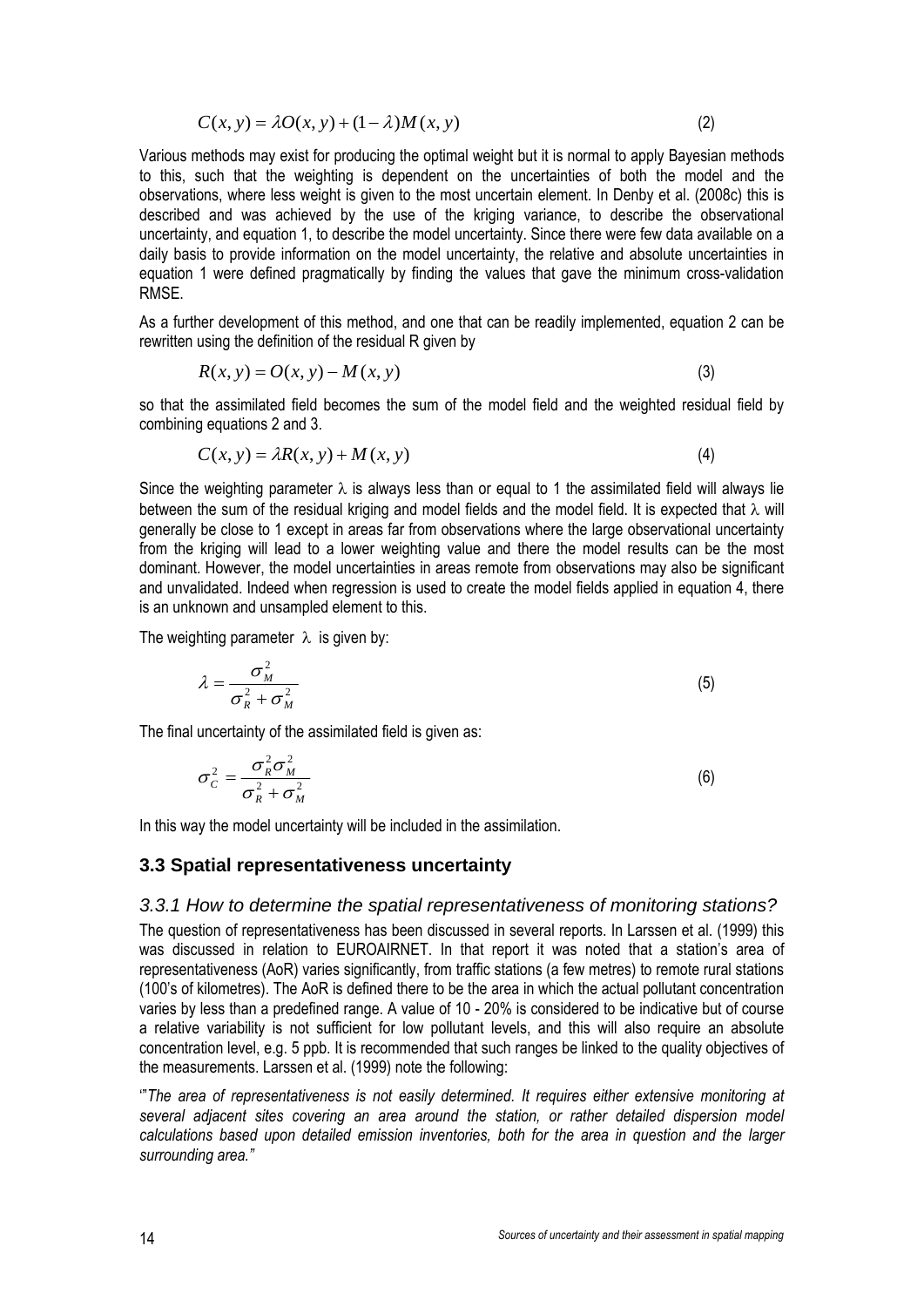In the GEOMON project (http://geomon.empa.ch) a report was recently written (Henne et al., 2008) to help assess the representativeness of 34 EMEP super sites. Two methodologies were applied. The first involved the use of high resolution population, land use and topographical data. These data were used as a proxy to indicate the variability of what was considered to be relevant information for the representativeness of the stations. The values of these data over a 10 km and a 50 km radius, surrounding each station, were compared. Using this, an assessment of relative representativeness was given. The second method applied in that report involves the use of Lagrangian particle models to map the 'footprint' of contributing areas to stations.

In neither of these reports does a methodology materialise for assessing the AoR of individual stations in an efficient or effective way. This aspect of the uncertainty remains problematic and will continue to reply, without intensive studies, on estimates of representativeness based on expert knowledge of the individual sites. However, it should be noted that the question of spatial representativeness is addressed in the kriging methodology. The nugget value, as previously mentioned, contains variance related to spatial representativeness as well as monitoring uncertainty.

A number of other suggestions for obtaining information concerning representativeness include the following. These would all require research efforts of sizable proportions.

- 1. Carry out monitoring campaigns that can actually measure the spatial variability. Passive sampling techniques are probably the best methods available for estimating the spatial representativeness by taking many samples over a large area. However, the monitoring uncertainty of these instruments is in the range of 20% so even this type of campaign will only provide information concerning AoR at a level greater than the monitoring uncertainty.
- 2. Satellite data may be used, in the future, to provide estimates of the spatial variability of various pollutants. At the moment the horizontal resolution and uncertainty in the satellite measurements themselves limits their use in such assessments.
- 3. The assessment of the temporal correlation between stations at varying distances also provides information concerning their representativeness in relation to each other. This may be most helpful in verifying the station classifications.
- 4. Visual, or even automated, inspection of satellite maps (e.g. through Google Earth) may be applied generically on all stations provided in AirBASE to provide a 'second' opinion on station classification.
- 5. Other land use data, similar to that used in GEOmon, of the surrounding area may also be applied to assess the station classification. Such data may include population data, high resolution emission databases (e.g. 5 km emission database developed within GEMS [http://gems.ecmwf.int/do/get/Themes/RAQ\)](http://gems.ecmwf.int/do/get/Themes/RAQ), proximity to major roads, proximity to major industries.

## <span id="page-14-0"></span>*3.3.2 How to determine the sub-grid variability of the model and other supplementary data?*

The sub-grid variability of the chemical transport model is a current area of research. One of the most straight forward methods for assessing this is to continuously increase the resolution of the model in steps seeing how the variability increases with increasing resolution. Such a study has been carried out by Ching et al. (2006) in an urban area. Application of this method implies that both meteorological and emission data is concurrently available at all resolutions. Such studies reveal not only the variability but also biases introduced in the models that are dependent on the resolution applied.

In regard to the sub-grid variability of the supplementary data used in the interpolations, this is easily assessed using ArcGIS to spatially aggregate the data. This can be applied to altitude and population data, which are available on a finer resolution than are currently used in the mapping, and this would also apply to land use or emission data if these were to be used at any further period in time. Unfortunately meteorological data is not available at higher resolutions than the mapping is currently carried out. These data may include significant sub-grid variability, especially in regions of complex terrain.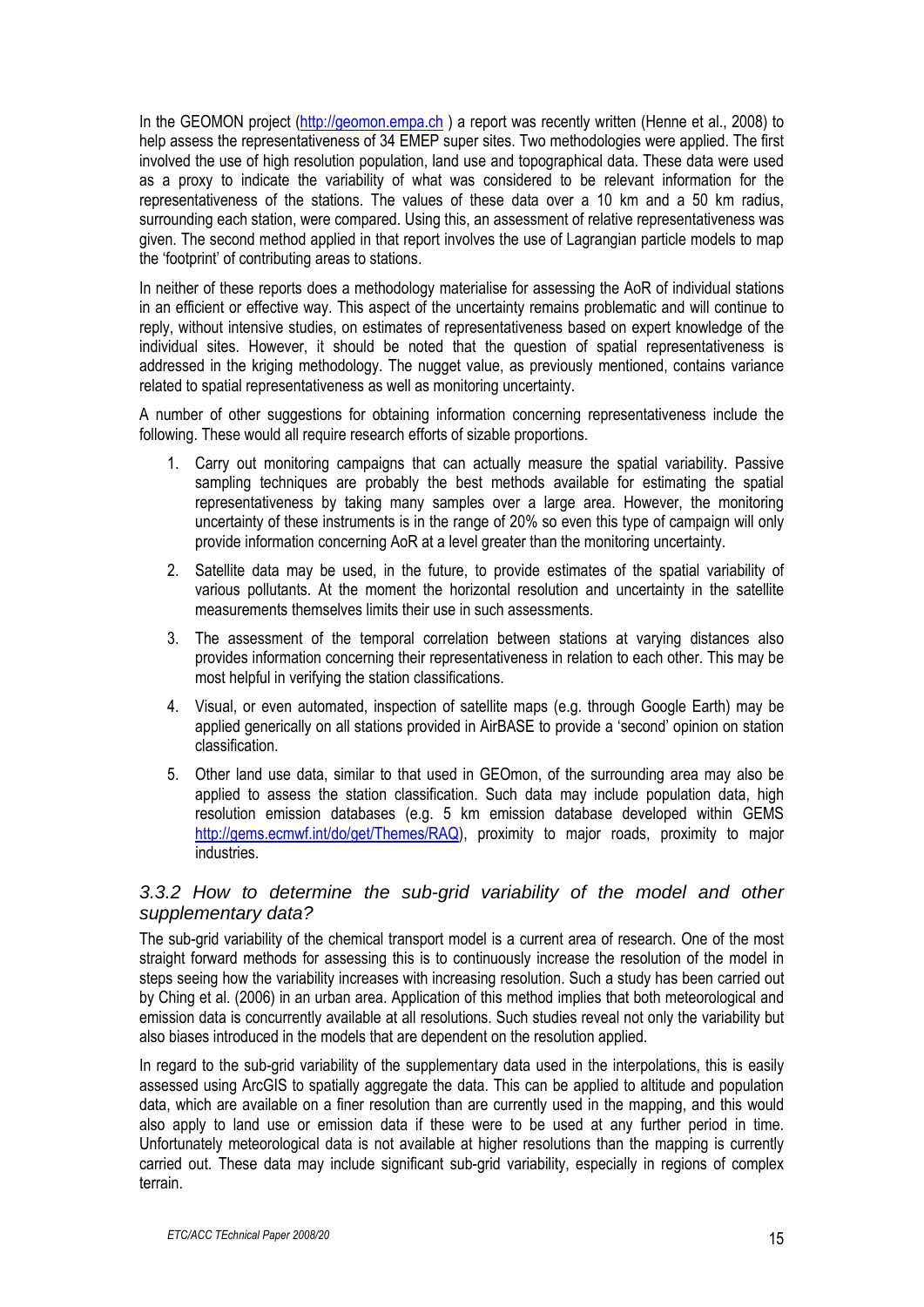#### *3.3.3 How to include the spatial representativeness into the uncertainty maps?*

<span id="page-15-0"></span>As previously mentioned the spatial representativeness, along with other monitoring uncertainty aspects, lies inherently in the nugget value of the variogram. In the case of residual kriging this will also include sub-grid variability of the chemical transport model and the supplementary data used. However, since there is an assumption of stationarity in the kriging interpolation this spatial representativeness uncertainty is described by a single value. I.e. it does not vary in space. To some extend this can be addressed through log-normal kriging which considers the uncertainty to be relative to the concentrations, rather than an absolute concentration value.

## <span id="page-15-1"></span>**3.4 Statistical interpolation uncertainty**

### <span id="page-15-2"></span>*3.4.1 Regression*

As outlined in section 2.4 the multiple linear regression carried out using the EMEP model and the supplementary data has an uncertainty attached to it. This uncertainty is expressed in terms of the uncertainty of the regression coefficients and is the result of a limited dataset as well as the nonapplicability of a linear regression model. Statistically there are different methods available for calculating the uncertainty in the regression coefficients. These include both analytical statistical assessments (e.g. Brown et al. 1998) and Monte Carlo methods providing uncertainty in the regression coefficients.

Even if these have been determined the question remains on how to implement these uncertainty estimates further in the regression model results. Of particular concern are the uncertainties related to extrapolated data, i.e. values that are determined from the regression that lay outside of the available data set. A good example of this is altitude where there are few, if no, stations with altitude over 1500m, whilst maps use altitudes over 3000 m. These values are of high uncertainty because it is not known if the linear regression model for altitude outside of the data range is applicable.

#### *3.4.2 Residual kriging*

<span id="page-15-3"></span>The sources of uncertainty in the residual kriging were described in section 2.4.2. If all the assumptions on which kriging is based are fulfilled, as listed there, then the uncertainty of the kriging will be well represented by the kriging variance. The question of how to deal with uncertainties related to nonfulfilment of the assumptions is not easily answered. One way of at least assessing if the uncertainty is being well described, and this includes all uncertainties, is to assess the performance of the uncertainty estimates using the cross-validation prediction errors. For each prediction at a measurement site there is an associated uncertainty prediction. By aggregating these uncertainty predictions and the actual cross-validation errors a statistical distribution of the errors can be derived. If this is similar to the predicted uncertainty distribution then we can consider the uncertainty estimates to be valid.

On a more complex level this would require the construction of a cross-validation error distribution, and compare this to the predicted distribution function. On a simpler level the cross-validation RMSE can be used to represent the standard deviation of the cross-validation error distribution (this can be done because the kriging should be unbiased and so the mean of cross validation errors should be close to 0). For example, the maps shown in figure 3 had a cross-validation RMSE of 6.0  $\mu$ qm<sup>-3</sup>. This corresponds well with the predicted uncertainty close to the majority of monitoring sites in both the uncertainty maps.

#### *3.4.2 Supplementary data*

<span id="page-15-4"></span>The level of uncertainty in altitude data, especially aggregated data, is assumed to be negligible. There is however a high level of uncertainty in the meteorological data used. Assessing this is a subject in itself and beyond the realms of this task. A range of projects and programmes, such as COST728, address this sort of question.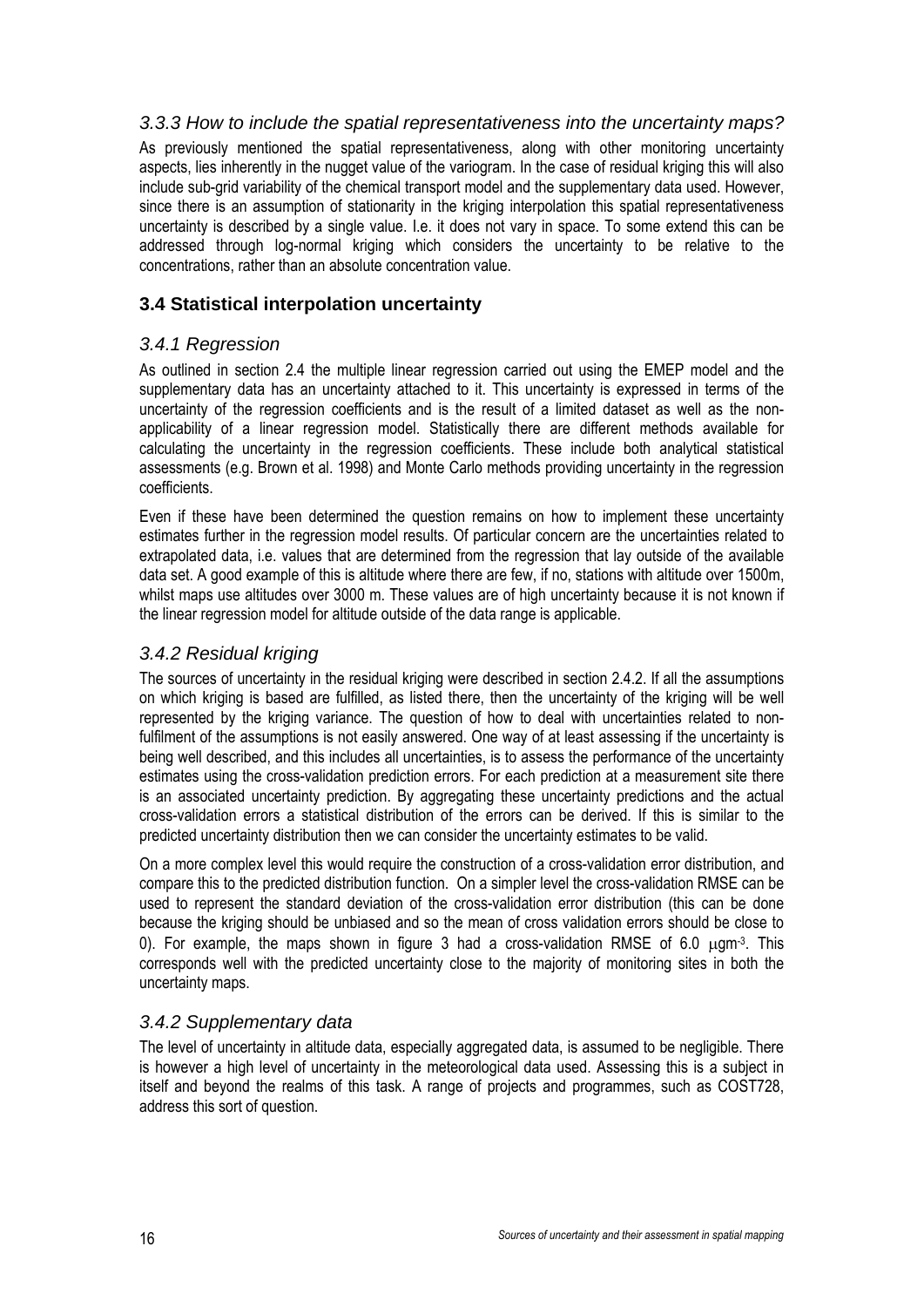## <span id="page-16-0"></span>**3.5 Uncertainty in the urban maps and the combination with rural maps**

The uncertainty in the urban scale maps is probably larger than the rural maps, especially for PM<sub>10</sub>, due to the inherent spatial variability in urban regions and due to the interpolation of urban measurements to cities without observations. In essence the urban scale maps are subject to the same types of uncertainties described earlier.

In order to produce 10 km resolution maps of Europe rural and urban maps are produced separately and merged together, to reduce the extended influence of urban stations in the interpolation. The current methodology used for merging the rural and urban maps under ETC/ACC (e.g. Horálek et al., 2007) uses the population density classification criterion of rural areas ( < 100 inhbs.km-1), urban areas ( > 500 inhbs.km-1), and a weighting function for the 'mixed' areas in between. Potential weak elements of the current merging methodology that could be improved have been examined in a parallel report (de Horálek et al., 2009). The elements considered there are:

- The level of correlation between the station type and the population density area type in the corresponding grid cell
- The merging function itself
- The grid resolution

The non-correspondence of the station type with the underlying grid cell has its cause in the map quality. E.g. a weak agreement of the measured and estimated values was found for the stations classified as urban (under EoI classification), which are in the rural or mixed areas according to the population density grid (in 10x10 km resolution).

An alternative methodology has been tested, that being a population density weighted linear regression using the same population density classes, but accounting for both rural and urban/suburban stations simultaneously in the regression, followed with the spatial interpolation of their common regression residuals. This way the population density based weighting function is applied more directly than in the presently used methodology. According to the first results the suggested method shows a reduced uncertainty in the urban areas, however, with a co-existing uncertainty increase at the rural areas. (A week point of this new proposed methodology seems to be the application of the same variogram for both rural and urban areas in the interpolation of the regression residuals.)

### <span id="page-16-1"></span>**3.6 Additive versus multiplicative errors (normal or log-normal distributions)**

In Section 2.6 a small description is provided concerning the use of normal or log-normal transformations of the data. The fact that the residual data has a log-normal distribution, as illustrated by figure 2, infers that that log-normal distributions should be used in the interpretation.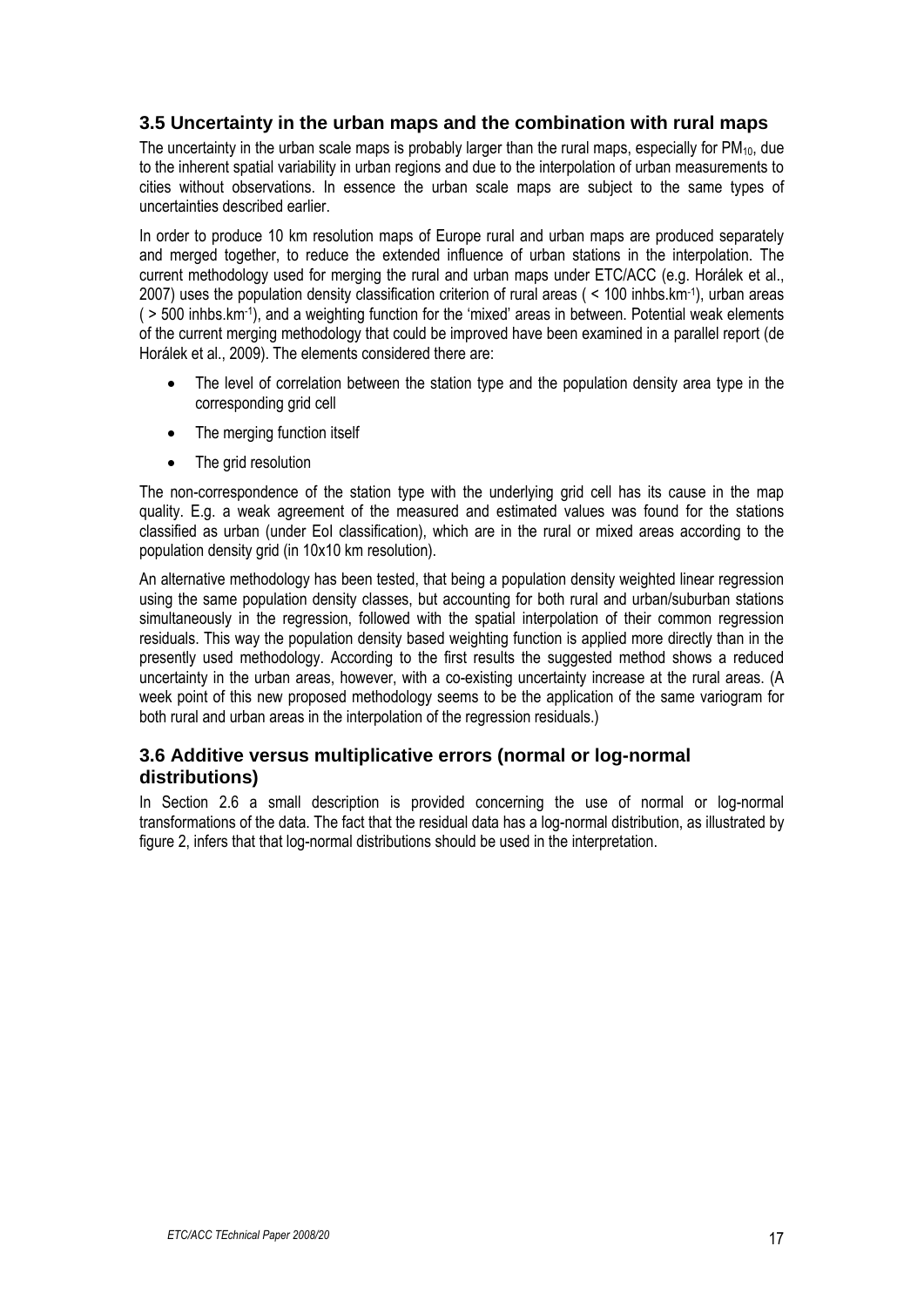

*Figure 2. Frequency (probability) distribution of the EMEP model daily mean PM10 calculations for 2003 (Rural stations available from AirBase only). Shown is the log of the ratio of the modelled to observed*  concentrations log<sub>10</sub>(M/O), which is the same as log<sub>10</sub> (M) – log<sub>10</sub> (O). In other words the negative of the *residual after log-normal transformation. The red line is a log-normal fit to the data. The data clearly has a log-normal distribution.* 

The use of the log-normal transformation will provide relative instead of absolute uncertainty maps, which can be quite different. An example of how different these are is provided in figure 3. These maps show the annual mean  $PM_{10}$  concentration fields and associated uncertainty, when using the residual kriging combined with regression of the EMEP model only, taken from Denby et al. (2008c). The maps on the left do not use the log transformation (not published in that paper) whilst the maps on the right do use the log-normal transformation (published). Though the concentration fields are very similar the uncertainty fields are not.

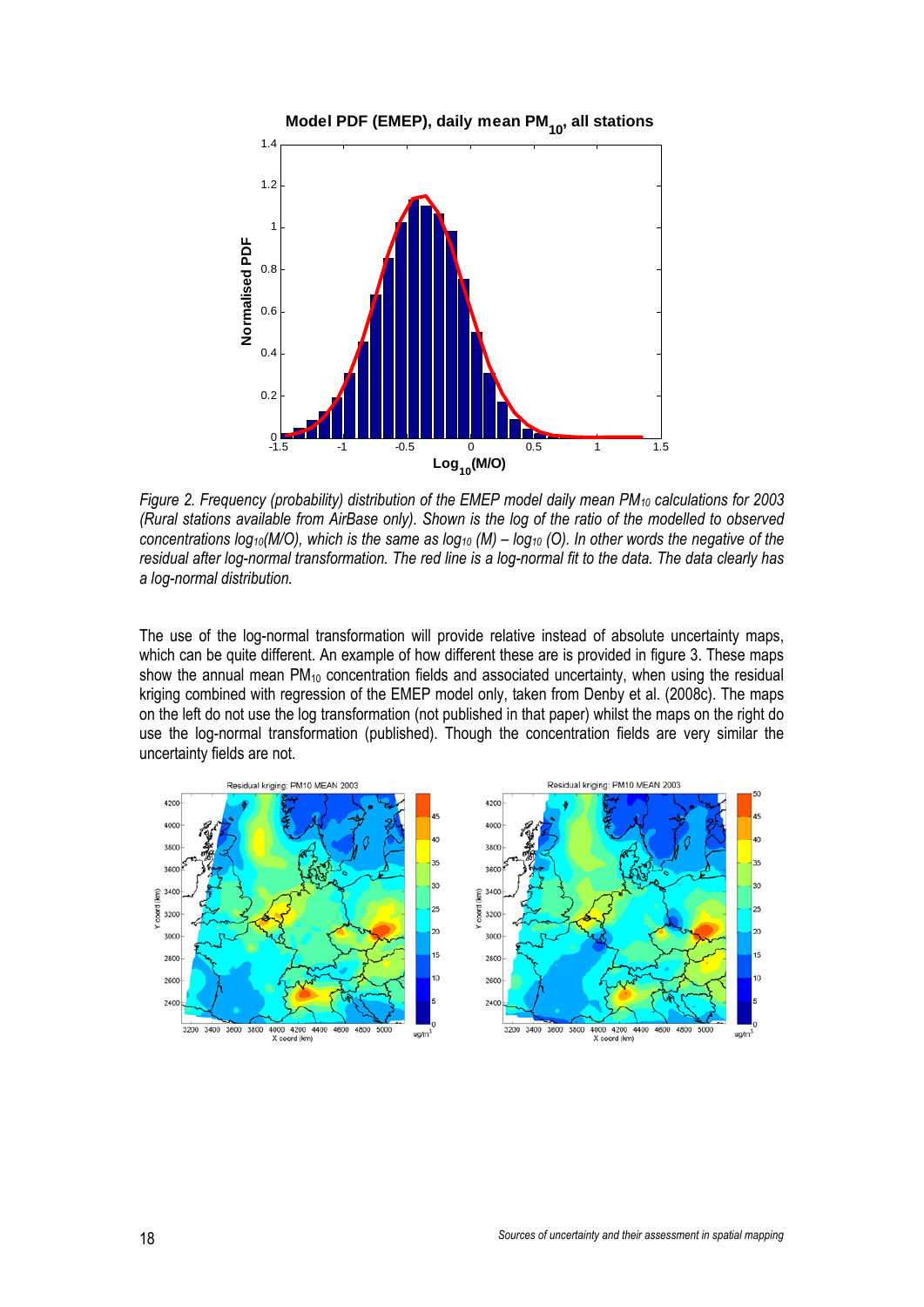

**Normal (no transformation) Log-normal transformation** 

*Figure 3. Top are the residual kriging fields, after interpolated after regression with the EMEP model., for annual mean PM10. Bottom are the corresponding uncertainty fields based on the kriging variance. The left fields are not log-normally transformed whilst the right fields are. The log transformation occurs with the initial concentrations, observations and models, and the data are back transformed.* 

Cross-validation error assessments made for the mapping (e.g. Denby et al., 2008a) show a variable result in regard to the use of log-normal transformations for the pure kriging, i.e. kriging with monitoring data only. Sometimes the log-normal distribution had a higher cross-validation RMSE and sometimes a lower for the daily interpolation of PM<sub>10</sub>. This is shown in figure 4 where a histogram of the relative RMSE difference between normal and log-normal pure kriging is shown. When normal kriging performs better for the cross-validation then the difference is positive, when log-normal performs better then the difference is negative.



*Figure 4. Histogram showing the fraction of the year (%) for which the normal interpolation performed better than the log-normal interpolation. Normal interpolation performed better when the relative RMSE difference is positive, log-normal interpolation performed better when the relative RMSE difference is negative. Data is for PM10 daily mean, based on daily mean interpolations for the year 2003.*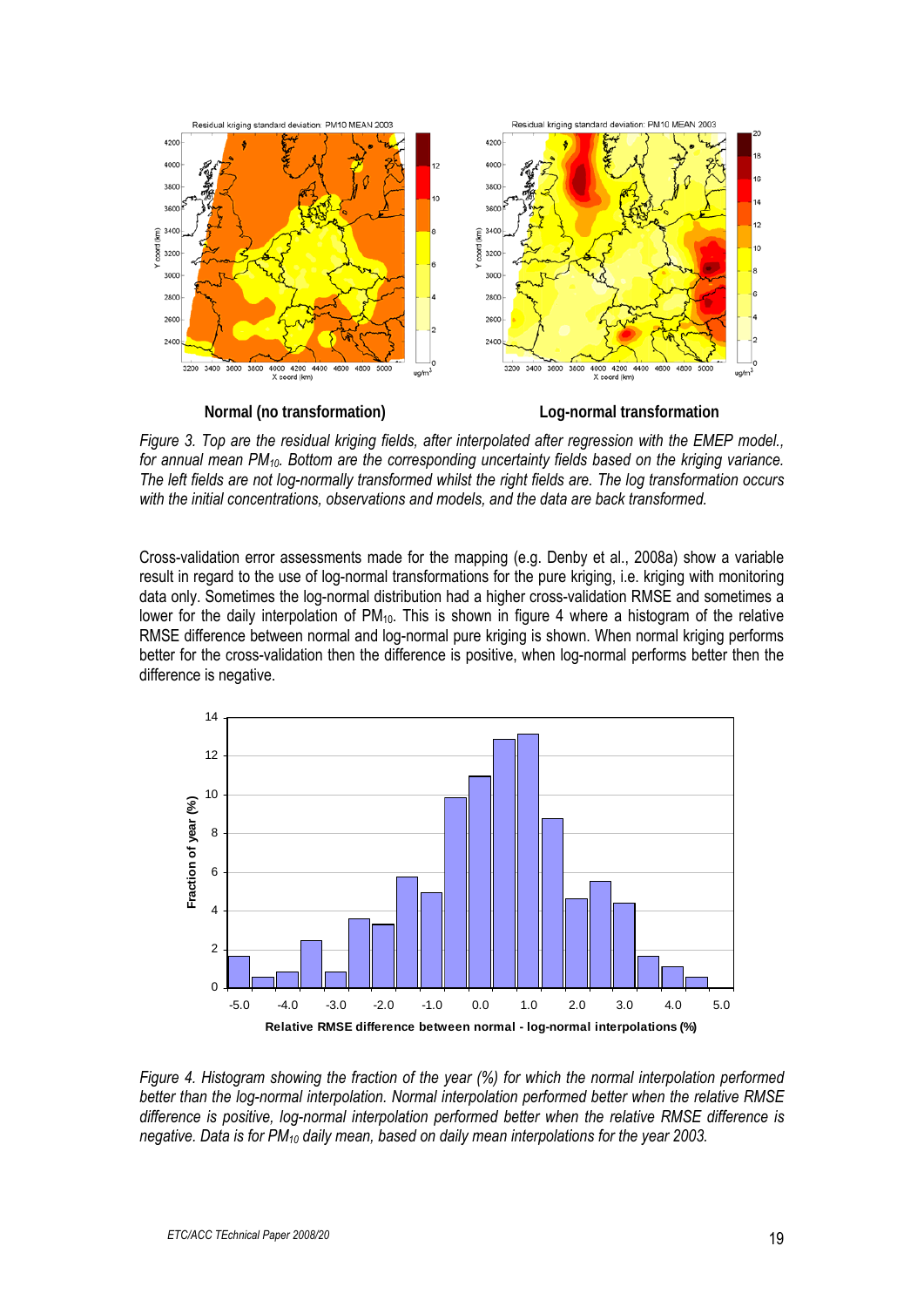## <span id="page-19-0"></span>**3.7 Uncertainty in exposure and effects calculations**

In section 2.7 a number of sources of uncertainty in regard to the health impacts are listed. These are further addressed here.

#### *3.7.1 Population density and demographic data*

<span id="page-19-1"></span>The population density map used is given at a resolution of 100 x 100 m (Source EEA, pop01c00v3int, official version Aug. 2006; Owner: JRC). These data are based on the degree of urbanisation from Eurostat and the population census of the European communes 2001, mapped on the basis of CLC2000 land cover. As a result there is fairly high certainty in the census data, covering a larger area, but higher uncertainty in regard the disaggregation to 100 m resolution using land use data. The expected uncertainty in the 10 km aggregated population maps are then expected to be very low and these will not be significant for the health calculations. Uncertainty will increase with time if the population data is not regularly updated.

The uncertainty in demographic data, however, may be significantly larger. Indeed, this is provided on a country wide basis and disaggregation of these data will lead to high uncertainty. This is discussed further in section 3.7.3.

#### <span id="page-19-2"></span>3.7.2 Accounting for sub-grid variability and covariance when calculating *population exposure and population weighted average concentrations*

The population weighted average concentrations are currently calculated for individual countries and Europe as a whole. The following formula is applied to calculate, for any given region, the population weighted average concentration:

$$
C_{pop} = \frac{\sum_{i}^{n} C_i P_i}{\sum_{i}^{n} P_i}
$$
\n(7)

where *i* is a grid point, *n* the number of grids, *Ci* is the concentration in a grid and *Pi* the population in that grid. In addition to the population weighted average concentration an exposure distribution is also made, i.e. the number of people exposed between two defined levels. The population weighted average concentration is simply the mean of this distribution.

It is necessary, when determining the uncertainty of these estimates, to differentiate between two different aspects. These are

- a) Sub-grid variability, and
- b) Grid concentration uncertainty

The first is intrinsic and cannot be reduced by aggregation, the second is dependent on the mapping methodology and may be reduced by aggregation. Most of the uncertainty will lie, as described in section 3.7.1, with the concentration data, rather than with the 10 km population data. If the uncertainty of the concentration maps is provided (e.g. as residual kriging variance) then this value will indicate both the sub-grid variability and/or the uncertainty in the mean grid values.

Unfortunately it is not easy to distinguish between the two sources of variance, as discussed in previous sections. In this, and the following section we treat the two aspects separately. I.e. the variance is assumed to be due entirely to sub-grid variability (this section) or due to uncertainty in the grid concentration (section 3.7.3). For the case of sub-grid variability addressed in this section there will be a probability distribution that describes the probability that any person living within a grid will be exposed to a given concentration range. This probability distribution is defined by the mean and the standard deviation (variance), and will be dependent on the type of distribution assumed for the concentrations, i.e. normal or log-normal distributions.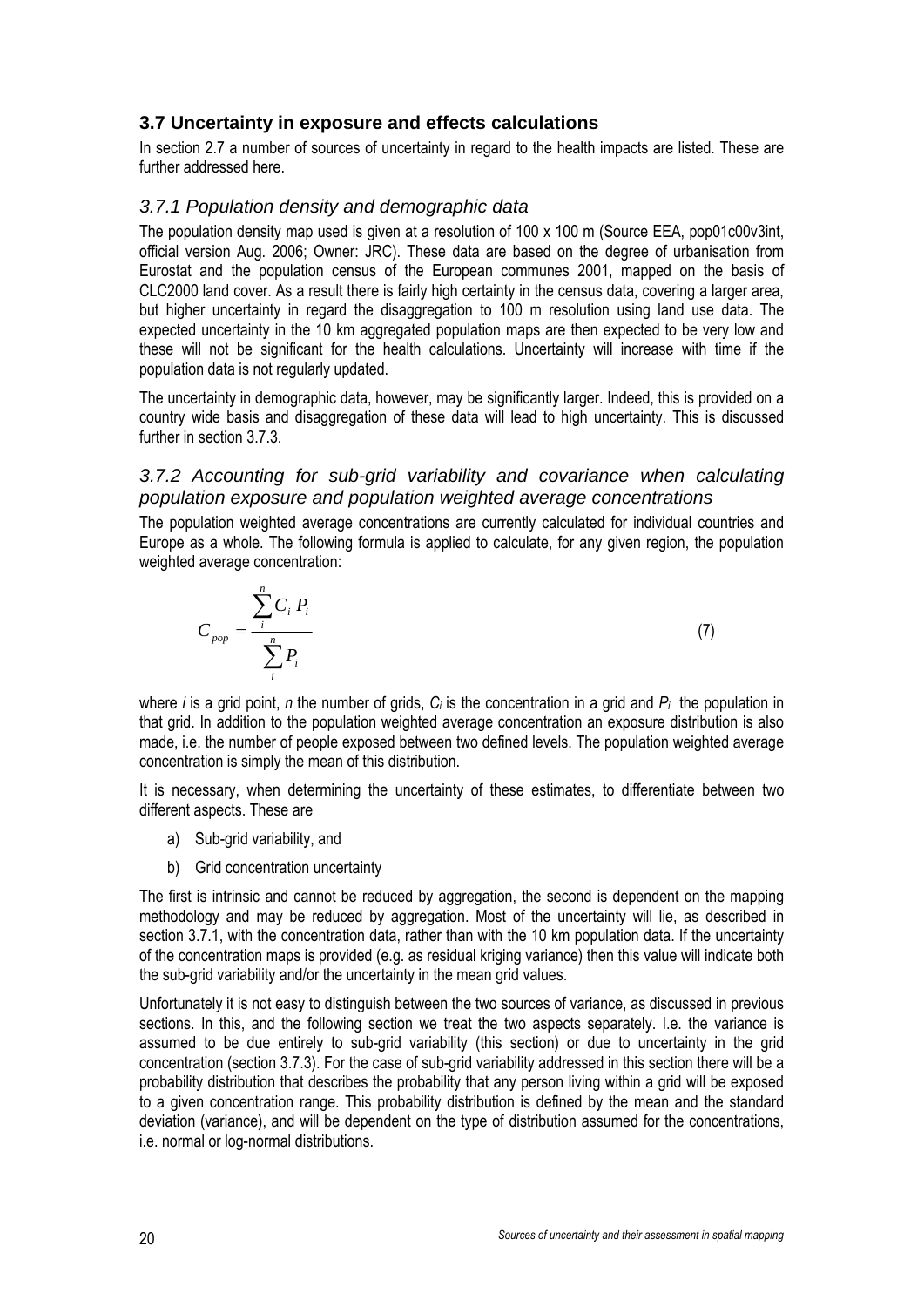By way of example, if at any grid point the annual mean concentration of  $PM_{10}$  is calculated to be 20  $\mu$ g/m<sup>3</sup> and the standard deviation is calculated to be 10  $\mu$ g/m<sup>3</sup> then for a normal distribution there is a 5% probability that a person living in that grid is exposed to an annual mean concentration above the limit value of 40  $\mu$ g/m<sup>3</sup>. (Using the same logic this also tells us also that there is a 5% chance that a person is exposed to negative concentrations, but this reflects the advantage of using log-normal distributions rather than normal).

In any case, use of the uncertainty maps interpreted as sub-grid variability, will provide a distribution of population exposure at each grid point, rather than just a single value. These distributions can then be summed to provide a more realistic distribution of population exposure than is currently done. Practically this is achieved by:

- a) Defining discrete concentration levels of interest, e.g. by establishing concentration bins in the case of  $PM_{10}$  of 5  $\mu$ g/m<sup>3</sup>.
- b) For each grid point the mean and standard deviation, either based on normal or log-normal distributions, is established. The distribution is then used to determine how many people, of the population within that grid, are exposed to each of the binned concentrations. This will involve integration of the distribution between the binned minimum and maximum values, e.g.  $5 - 10$  $\mu$ g/m<sup>3</sup>.
- c) The bins are then summed over the area of interest, e.g. country or Europe, and the weighted concentration is then determined for each of the bins by dividing by the total population. The resulting distribution will show the number of people, fraction of the total population, exposed to that binned concentration level.
- d) The total population weighted average concentration will then be calculated by finding the mean of the distribution.

The resulting distribution will be much broader than is currently calculated, since it includes a level of variability in the results. The average, however, will be the same if normal distributions are applied but will be to some degree different for log-normal distributions.

The above discussion assumes that there is no covariance between concentrations and population density. However, since many pollutant sources are related to population density this may be the case. To illustrate this take as an example a 10x10 km grid, with average concentration *C*, that is subdivided in *n* sub-grids (e.g. 100 1x1 km sub-grid cells). In each sub-grid cell *j* the concentration is given by *C + cj* where *cj* is the difference with the averaged and *Σ cj = 0*. In the large cell we have a population density *P* and in each sub-grid cell  $P + p_j$  people are living, where  $\Sigma p_j = 0$ .

The population weighted concentration for the large cell, calculated using the sub-grid cells is given by:

$$
C_{pop} = \frac{1}{P} \sum (C + c_j)(P + p_j)
$$
  
=  $\frac{1}{P} (\sum CP + \sum Cp_j + \sum c_jP + \sum c_j p_j)$   
=  $C + \frac{1}{P} (\sum c_j p_j)$   
=  $C \left(1 + \frac{\sigma_p}{P} \frac{\sigma_c}{C} \rho_{pc}\right)$  (8)

In the final equation above we have inserted  $\sigma$  to indicate the standard deviation of the concentration and population in the large cell and  $\rho_{\rm PC}$  for the correlation between them in the sub-grid cells. For PM<sub>10</sub> *C* and *P* are most likely positively correlated and as a result we will systematically underestimate the population weighted concentration when using a 10 x 10 km grid cell.

We can further estimate the effect of correlation on the population weighted concentration if we assume values for these parameters (or better still determine them). Given realistic relative standard deviations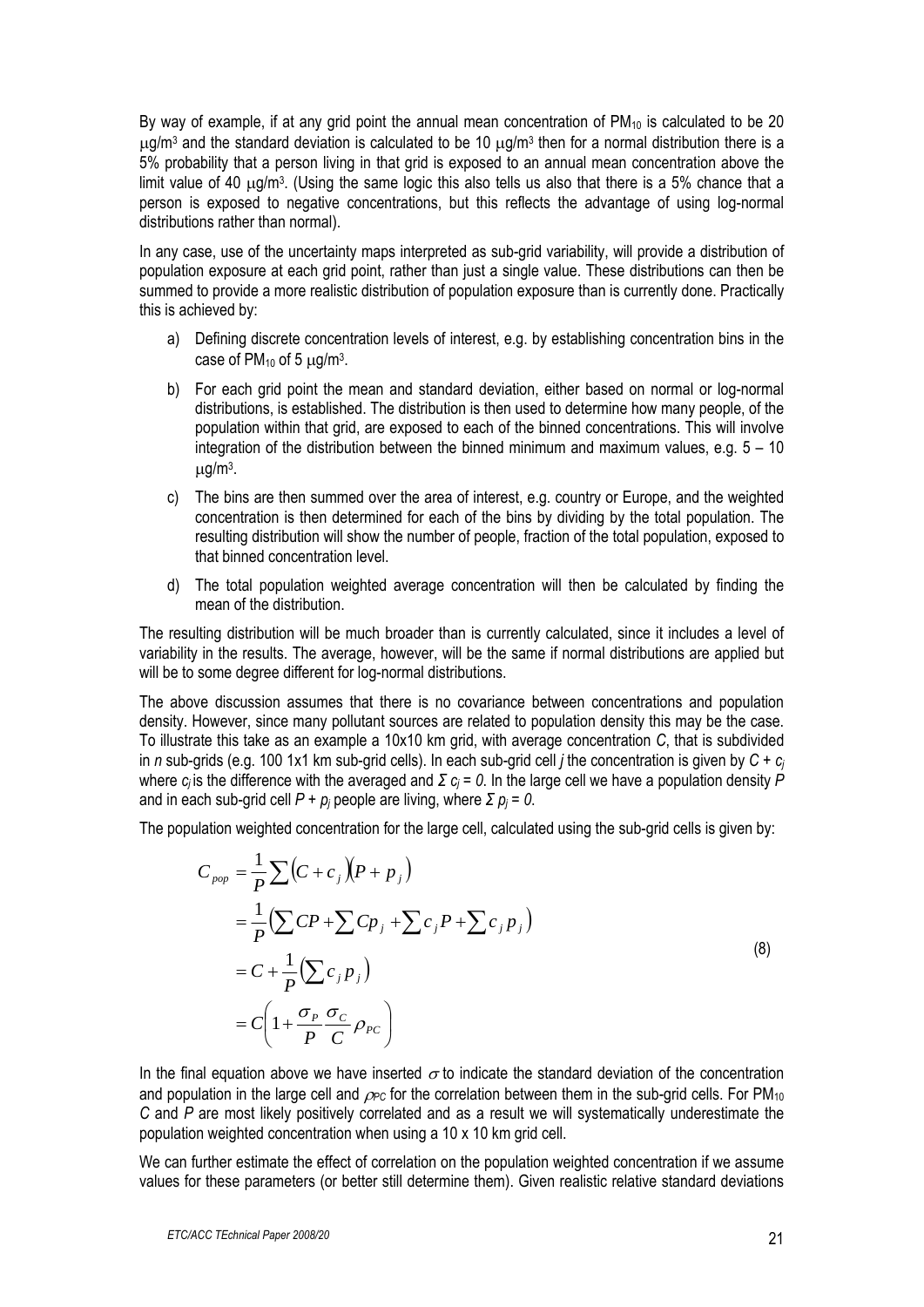of 50% for both concentration and population density, and a correlation of 0.2 between these two we arrive at an increased estimate of population weighted concentrations by a factor of 5%. This factor is not large and a correlation of 0.2 may be a high value.

As a final point, for population exposure there is an uncertainty introduced by population movements when calculating exposure at higher resolutions since people will move between grid cells when travelling form home to work. As cities (with relative high PM-concentrations) attract a lot of people (workers, tourist, shopping) from the more rural surroundings one may expect that for those commuters the actual exposure is higher than estimated for their home address. This may be as high as 100% (Barrett et al, 2008). For other population groups (children, elderly) the home address concentration might be more representative as they tend to travel less than commuters.

#### *3.7.3 Accounting for uncertainty and correlation when aggregating spatial data*

<span id="page-21-0"></span>If the mapped concentration uncertainty is assumed to be only due to uncertainty in the methodology, rather than variability, then the uncertainty in the aggregation of data, such as the population weighted averages, needs to be addressed. This is not straight forward since there is a degree of spatial correlation involved that affect the calculation of the aggregated uncertainty.

For simplicity of demonstration let us assume we have, for each grid point, just one value for the concentration with an accompanying uncertainty, rather than a distribution. To determine the total, for all of Europe or for a given country, average concentration then we need to aggregate (sum) these values. Aggregation of grid point concentrations is equivalent to the spatial integration of these concentration values. This can be easily done, but what is the uncertainty in the aggregated value? If the grid point concentrations were totally uncorrelated then the aggregated uncertainty would simply be given by:

$$
\sigma_{\textit{uncor}}^2 = \frac{1}{n^2} \sum_{i}^{n} \sigma_i^2
$$
 (8)

where *i* represents a grid point and *n* is the total number of grid points. For the case where the grid point concentrations are totally correlated then the uncertainty would be written as

$$
\sigma_{cor}^2 = \frac{1}{n} \sum_{i}^{n} \sigma_i^2
$$
 (9)

which is the same as the average variance. There is a large difference between these two uncertainty estimates, a factor of *n* where *n* is a large number (number of grid points).

In order to assess the actual uncertainty correctly then the spatial correlation must be included in the assessment. If kriging or residual kriging has been used to determine the concentration uncertainty at each grid point then the correlation is known and can be calculated from the parameters used to describe the variogram (nugget, sill and range).

A methodology for determining the spatial uncertainty after aggregation is described in Rolstad et al., 2009). The application in that case was for Glacier mass balance calculations, but the theory is exactly the same. It is based on information contained in the spherical variogram and on the area over which the aggregation takes place (*A*). The aggregated uncertainty can, in that case, be written as:

$$
\frac{\sigma_A^2}{\sigma_{cor}^2} = 1
$$
\n
$$
L \leq \Delta h
$$
\n
$$
= \frac{c_0}{c} \frac{\Delta h^2}{L^2} + \frac{c_1}{c} \left( 1 - \frac{L}{a_1} + \frac{1}{5} \left( \frac{L}{a_1} \right)^3 \right)
$$
\n
$$
= \frac{c_0}{c} \frac{\Delta h^2}{L^2} + \frac{1}{5} \frac{c_1}{c} \frac{a_1^2}{L^2}
$$
\n
$$
L > a_1
$$
\n(10)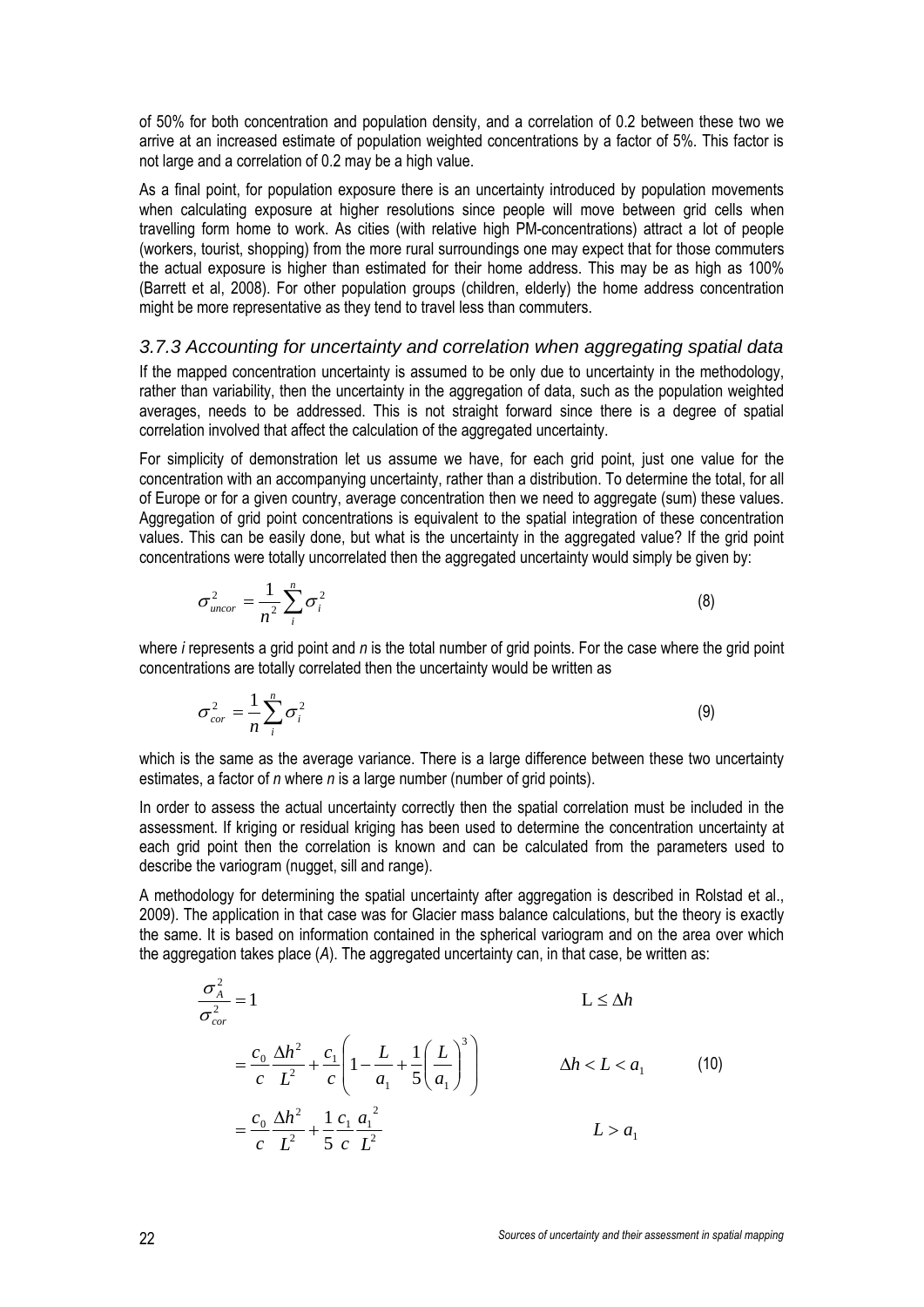where L represents the radius over which the aggregation takes place,  $a_1$  the variogram range,  $c_0$  the nugget value and  $c_1$  the sill value and  $c = c_0 + c_1$ .  $\Delta h$  represents the size of a single grid cell by the form  $\Delta h = \Delta x / \sqrt{\pi}$  where  $\Delta h$  is the grid spacing. The above equation is based on a circularly symmetric integration but the integration distance *L* can be simply estimated for non-circular integrations from the integration area, *A*, using the formula

$$
L = \sqrt{\frac{A}{\pi}}\tag{11}
$$

A simple example, describing the spatially averaged annual mean  $PM_{10}$  concentrations in Europe, would be similar to an integration carried out over a radius *L = 2000 km*, with a variogram range *a1 = 500 km*, and a ratio of nugget to sill variance (*c1/c*) being 0.5. Applying these values to equation 9 provides the total uncertainty, compared to the correlated uncertainty  $\sigma_{cor}$  (average grid uncertainty, equation 9), would be:

$$
\frac{\sigma_{A}}{\sigma_{cor}} \approx 10\% ,
$$

which is significantly smaller (10%) than the typical uncertainties found at the individual grid points. Aggregation over a country, however, can give significantly higher uncertainties. For example a country of area 100 000 km2 (effective *L = 180 km*), given the same variogram parameters, would have a total uncertainty of

$$
\frac{\sigma_{A}}{\sigma_{cor}} \approx 57\% ,
$$

which is roughly half of the correlated uncertainty (typical grid point uncertainties).

The above analysis can be easily coded for providing estimates of uncertainties in aggregated values, e.g. average population weighted concentrations, for all of Europe or for any particular country.

#### *3.7.4 Distinguishing between variability and uncertainty*

<span id="page-22-0"></span>In order to proceed in calculating the uncertainty in health risks it is necessary to deal with the separation of variability and uncertainty. In many texts on this subject, reference will often be made to this, but there is little practical advice on distinguishing the two. It is at least recommended in most texts to treat them separately where possible.

If a practical and useable distinction is to be made between variability and uncertainty in the residual kriging framework then this may be made by defining the nugget value, which is representative of the local variability, as the sub-grid variability. The remaining variance in the variogram can be defined as the uncertainty. This implies that uncertainty is 0, or at least small, near measurement stations and increases with distance from them. This is in contrast to the sub-grid variability, which is considered to be constant everywhere. This is of course a grave simplification, since the sub-grid variability depends on the variability of emissions sources, land use as well as topography within in a grid and this will not be constant everywhere. However the delineation will allow for a separation of the two so that they may both be determined for health assessments using the methods set out in the previous sections. The division of urban and rural maps appears to be favourable for this approach since the nugget values will most likely be different in urban regions, reflecting different sub-grid variability's.

The practical application for the determination of uncertainty in the aggregation of exposure distributions can then be achieved by assigning uncertainties, based on the aggregated uncertainties with the removal of the nugget (section 3.7.3), to the exposure distributions described in section 3.7.2. Exactly how this is done will require more thought and effort but the basis will lie in this distinction. In essence two-dimensional probability distributions will be created based on the variability and the uncertainty.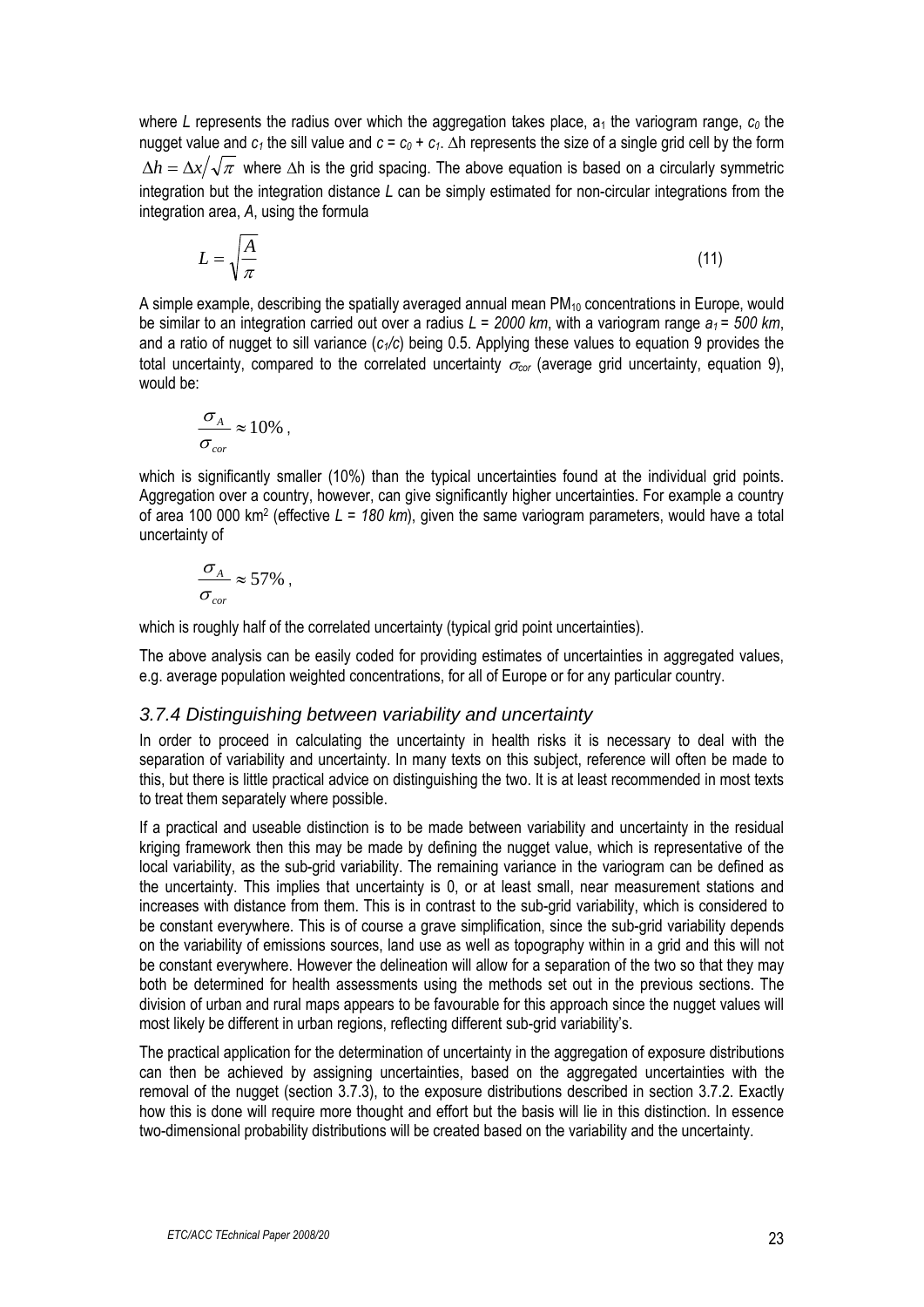### *3.7.5 Concentration-response functions and calculation of premature deaths*

<span id="page-23-0"></span>In order to calculate the number of premature deaths attributable to a pollutant more specific information is required concerning age distribution and baseline mortality. These data are provided as countryspecific data and have been taken from the UN Population Division (UN, 2005) and the WHO Burden of Disease project (WHO, 2004). The uncertainty in these data is not known but they are based on large samples of statistics and at the national level the uncertainty is likely to be negligible. In addition to these demographic data, concentration-response functions are required (Künzli et al., 2000), which have their own significant uncertainty, and assumptions concerning the non-anthropogenic levels of the pollutants are also required if 'premature' deaths are to be calculated.

Given that the age and baseline mortality data is provided per country then it is recommended to apply the calculations for health risks on the national level, i.e. to use concentration data that is aggregated to the country level. This should take the form of exposure distributions, described in sections 3.7.2 – 3.7.4, based on sub-grid variability as well as uncertainty. In any case, assuming we have an exposure distribution and associated uncertainty at the national level, then this can be combined with the age distribution, concentration-response functions and baseline mortality data to determine the number of premature deaths.

One method for achieving this, which will include the dimension of uncertainty, is to use Monte Carlo sampling techniques. These are straight forward but a variety of improved versions, such as Markov Chain Monte Carlo methods, also exist. In fact such methods are regularly used in probabilistic models for exposure assessments and they may also be successfully applied here. Their application, however, will require significant testing and assessing but the results of such an approach will provide a much better estimate of the health impacts of air quality in Europe.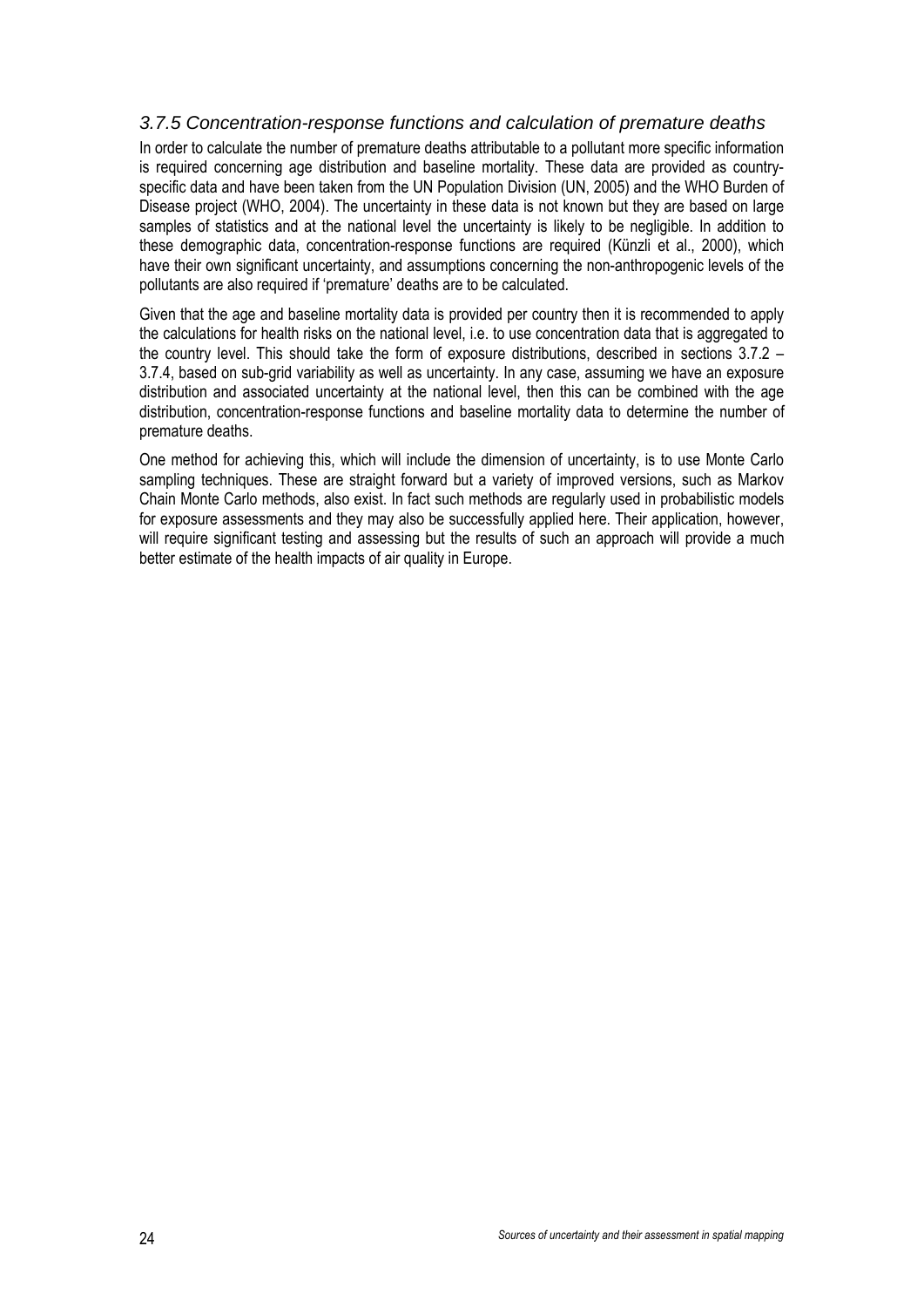## <span id="page-24-0"></span>4 Conclusions and recommendations

This short report has tried to cover, and provide some methods for dealing with, the various sources of uncertainty in the mapping methodology currently implemented by ETC/ACC and EEA for producing air quality maps and related health and ecosystem effects and impact assessments for Europe. This is a very rich area, with a large range of uncertainty sources that cannot always be easily determined. Indeed the area becomes more difficult to define as some uncertainties will overlap or are included in other uncertainty estimates. For example the residual kriging variogram effectively includes a wide range of uncertainties, from monitoring to modelling, as well as spatial variability. Some uncertainties are not easily determined, e.g. the uncertainty resulting from the non-fulfilment of the kriging interpolation assumptions, and some may be unknown without further extensive research, e.g. meteorological fields.

Table 1 provides and overview of the uncertainty sources and methodologies for analysing and mapping these.

Given the broad range of sources and the level of knowledge on these a pragmatic approach must be taken. In this case we make the following recommendations for further work to improve the representation of uncertainty in the mapping methodology.

- 1. The residual kriging variance, based on the available spatial statistical residual measurement data is a good first estimate of the uncertainty of the interpolated maps.
- 2. Some effort should be made to better quantify the uncertainty related to extrapolation, particularly for the regression, and how this can be used in defining the total regression uncertainty.
- 3. The quality of the uncertainty estimate based on the variogram variance will generally decrease in areas where no observational data are available. In this regard the uncertainty estimates should be considered valid for interpolation, rather than extrapolation, only. This is also true for the cases where regression models are extrapolated into areas where no data exists.
- 4. A brief description is given on how to include the model uncertainty in the residual kriging uncertainty. This methodology would need to be properly assessed before it could be implemented further in the mapping methodology.
- 5. It is generally recommended to use the log-normal transformed concentrations for the interpolation, particularly when the range of data is large. The major argument for this is that the frequency distributions of measured and modelling concentrations are seen to be closer to log-normal distributions than to normal distributions. The major consequence of using the lognormal transformation is that uncertainty estimates become relative, rather than absolute, values.
- 6. An assessment of the predicted uncertainty can be made, using cross-validation prediction errors, to determine if the predicted uncertainty is in fact realised.
- 7. When aggregating data for health risk assessment then it is beneficial to separate variability from uncertainty. A basic method is suggested to do this when using the residual kriging method. In addition, the spatial correlation of data makes the estimate of spatial aggregation uncertainty more complicated. A methodology for determining this is presented.
- 8. When calculating population exposure use should be made of the uncertainty and variability within grid cells. Though there may be some correlation between population density and concentrations, particularly for pollutants such as  $NO<sub>2</sub>$ , the inclusion of this correlation in the population exposure calculations needs to be assessed.
- 9. It would be beneficial for the task team if a new member could be found with a strong statistical and spatial statistical background.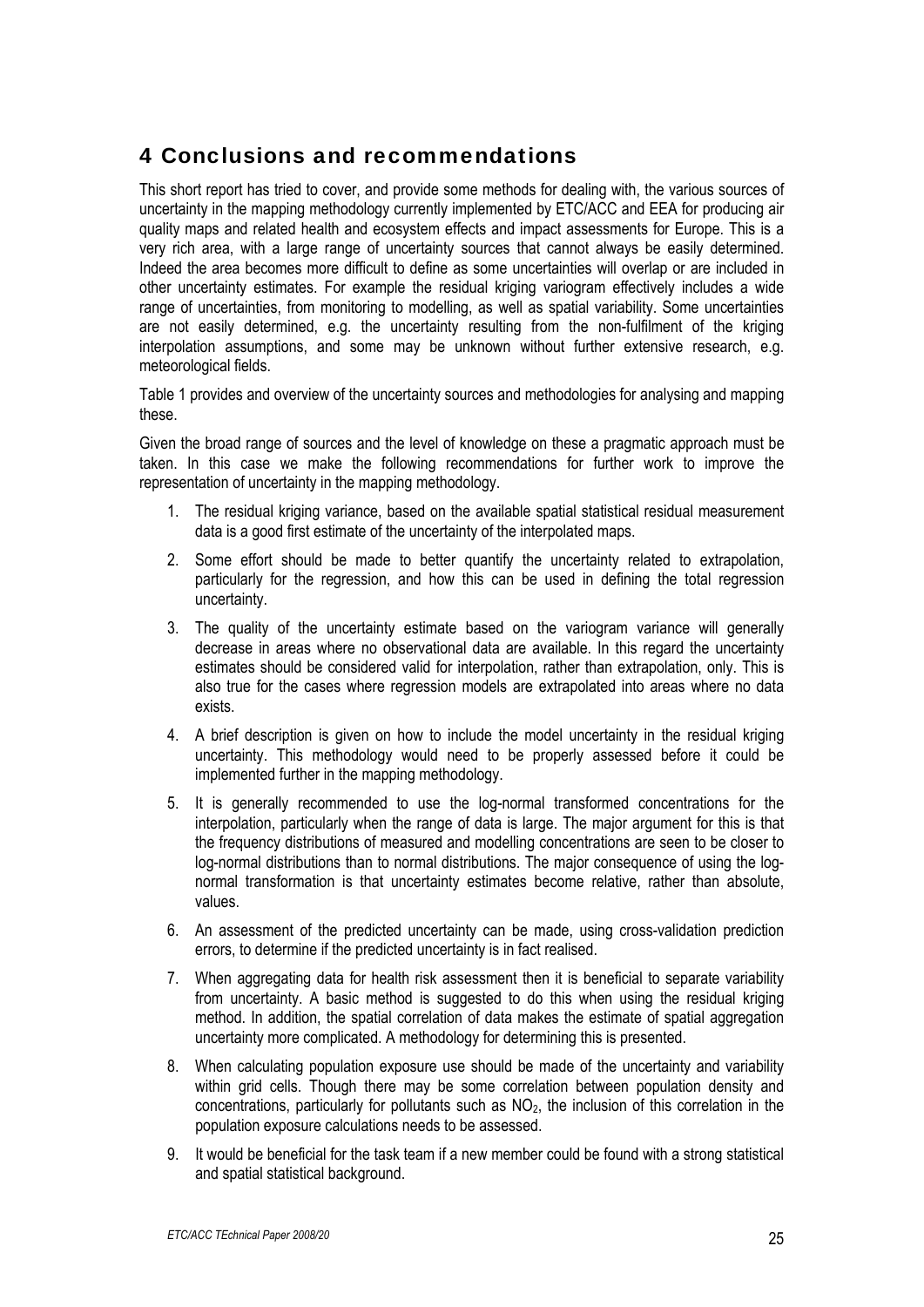*Table 1. Summary list of uncertainty types and sources including their individual estimated uncertainty and an assessment of their potential for improvement, where relevant.* 

| Source of uncertainty                                 | Comment / method for assessment                                                                                                                                                                                                                                                                   | <b>Estimated</b><br>uncertainty<br>$(\sigma)$ | <b>Potential for</b><br>reduction of<br>uncertainty |  |  |  |
|-------------------------------------------------------|---------------------------------------------------------------------------------------------------------------------------------------------------------------------------------------------------------------------------------------------------------------------------------------------------|-----------------------------------------------|-----------------------------------------------------|--|--|--|
| Monitoring                                            |                                                                                                                                                                                                                                                                                                   |                                               |                                                     |  |  |  |
| Instrumental and calibration error                    | Assume to be equivalent to the quality objectives as laid out in the EU directive                                                                                                                                                                                                                 | 5%                                            | Very low                                            |  |  |  |
| Monitoring analysis, reporting and quality<br>control | Comparative methods, e.g. Van de Kassteele et al. (2006) can be used to compare the reporting from<br>different countries. Cross border comparisons. Inter-national calibration programmes. Improved monitoring<br>methods.                                                                       | 20%                                           | High                                                |  |  |  |
| Spatial representativeness of station data            | Difficult to quantify. Contributes to the sub-grid variability of the maps. Sub-grid variability is not a source of<br>uncertainty that can be reduced, only assessed. Directly related to the station classification.                                                                            | unknown                                       | Low                                                 |  |  |  |
| Temporal coverage of station data                     | Exclusion of sites with missing data to minimise this. Currently carried out by requiring 75% temporal<br>coverage.                                                                                                                                                                               |                                               |                                                     |  |  |  |
| Station classification                                | Potential for large errors in the mapping, especially where limited monitoring sites are available. A range of<br>suggested methods for 'checking' the classification are suggested in section 3.3.1                                                                                              | unknown                                       | High                                                |  |  |  |
|                                                       | Modelling                                                                                                                                                                                                                                                                                         |                                               |                                                     |  |  |  |
| Total model uncertainty                               | The complexity of the modelling system and its reliance on uncertain input and output data makes it difficult<br>to assess individual aspects of uncertainty. Total model uncertainty is still best assessed through<br>comprehensive model validation exercises by comparison with observations. | $20 - 100%$                                   | Medium                                              |  |  |  |
| Process formulation and model<br>assumptions          | In order to indicate the degree to which model formulation and process descriptions effect model uncertainty<br>then model ensembles can be applied, either by using models or using separate modules within models.                                                                              | 50%                                           | Medium                                              |  |  |  |
| Emissions                                             | Independent and comparative checks on emission inventories are required to indicate the uncertainties in<br>emissions                                                                                                                                                                             | $10 - 200 %$<br>depending on<br>emission      | High                                                |  |  |  |
| Meteorology                                           | There has been a slow and steady improvement in meteorological modelling, at least for forecasting, over<br>the past decades. This is a large research area.                                                                                                                                      | $10 - 200 %$<br>depending on<br>model         | Medium                                              |  |  |  |
| Representativeness                                    |                                                                                                                                                                                                                                                                                                   |                                               |                                                     |  |  |  |
| Spatial representativeness                            | Raising awareness concerning station classifications and their spatial representativeness is generally a good<br>idea. Extra checks concerning discrepancies in observed concentrations in regard to station classification<br>can be applied to AirBase data.                                    | unknown                                       |                                                     |  |  |  |
| Sub-grid variability                                  | It would be useful to try to estimate the sub-grid variability and separate this from the uncertainty. Can use<br>spatial statistics from observations and/or high resolution modelling studies to assess this part.                                                                              | $20 - 50%$                                    | Medium                                              |  |  |  |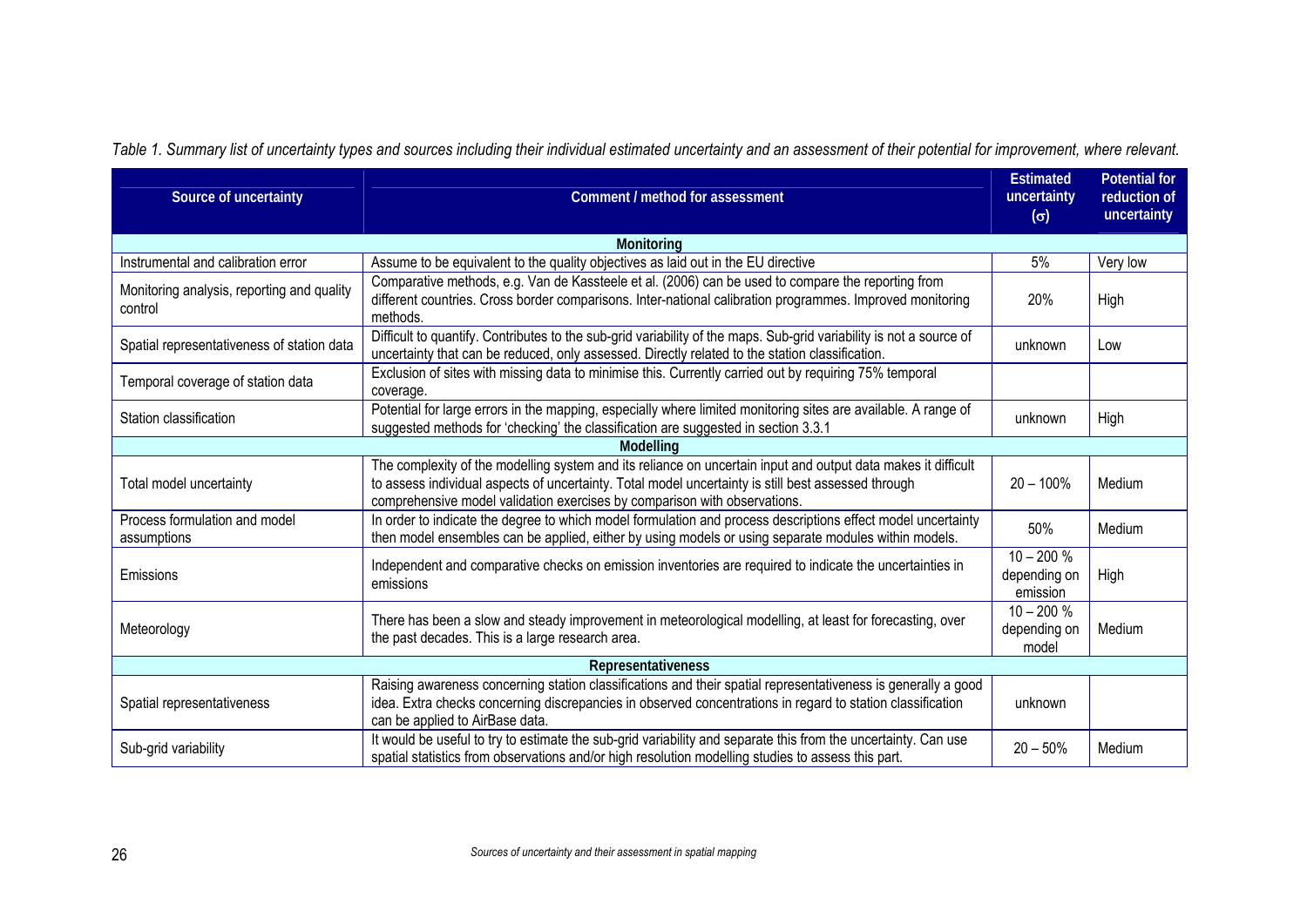| Mapping methodology                                                    |                                                                                                                                                                                                                                                                                      |              |        |  |  |  |
|------------------------------------------------------------------------|--------------------------------------------------------------------------------------------------------------------------------------------------------------------------------------------------------------------------------------------------------------------------------------|--------------|--------|--|--|--|
| Non-fulfilment of the assumptions used<br>for the interpolation method | It is possible to assess the fulfilment of the criteria statistically. This may be done to some degree but the<br>effect of any non-fulfilment is more difficult to define                                                                                                           | unknown      |        |  |  |  |
| Extrapolation of regression relationships                              | Extrapolation outside of the regression data limits. Can be assessed through Monte Carlo or other statistical<br>methods                                                                                                                                                             | unknown      |        |  |  |  |
| Inclusion of modelling uncertainty in the<br>interpolation method      | By assuming that the baseline model fields, including regression, have a given uncertainty, this may be<br>combined with the residual kriging using weighting functions                                                                                                              | 50%          |        |  |  |  |
| Uncertainty in the monitoring                                          | General monitoring uncertainty, or variability between monitoring sites and methods, will become part of the<br>general variance identified in the variogram.                                                                                                                        | 20%          |        |  |  |  |
| Normal or log-normal transformation                                    | Important difference when calculating the uncertainty, but less important for the actual values. Should be<br>assessed by looking at the distributions of the monitoring and modelling data                                                                                          |              | High   |  |  |  |
| Urban/rural merger                                                     | Non-correspondence of the station type with the underlying grid cell leads to uncertainty increase. Can be<br>solved by the new proposed methodology; however, problematic is the use of the same variogram for both<br>rural and urban areas in the interpolation of the residuals. | 20%          | Medium |  |  |  |
| <b>Exposure and health</b>                                             |                                                                                                                                                                                                                                                                                      |              |        |  |  |  |
| Population and demographic data                                        | Very low uncertainty at aggregated levels but with increasing uncertainty at higher resolutions                                                                                                                                                                                      | 2%           | Low    |  |  |  |
| Concentration-response functions                                       | Uncertainty in the health risk, based on exposure                                                                                                                                                                                                                                    | 30%          | Low    |  |  |  |
| Reference pollutant level                                              | Levels that need to be defined if 'premature' deaths are to be determined. Can be improved through<br>improved non-anthropogenic modelling studies                                                                                                                                   | 20%          | High   |  |  |  |
| Sub-grid variability of the concentration<br>fields                    | Can be estimated from the nugget. This is natural variability and cannot be reduced.                                                                                                                                                                                                 | 20-50%       | None   |  |  |  |
| Uncertainty of the concentration fields                                | Can be estimated from the variogram and the nugget. Uncertainty at this level may be improved by any of<br>the methods previously described.                                                                                                                                         | $20 - 50 \%$ | Medium |  |  |  |
| Population exposure                                                    | Can be determined by separating the variability and uncertainty. Monte Carlo methods may be applied                                                                                                                                                                                  | $20 - 50 %$  | Medium |  |  |  |
| Health risks (premature deaths)                                        | Result of the other uncertainties, being the end point of the assessment. Can be determined by separating<br>the variability and uncertainty and combining with the uncertainty in concentration-response functions. Monte<br>Carlo methods may be applied.                          | $20 - 100 %$ |        |  |  |  |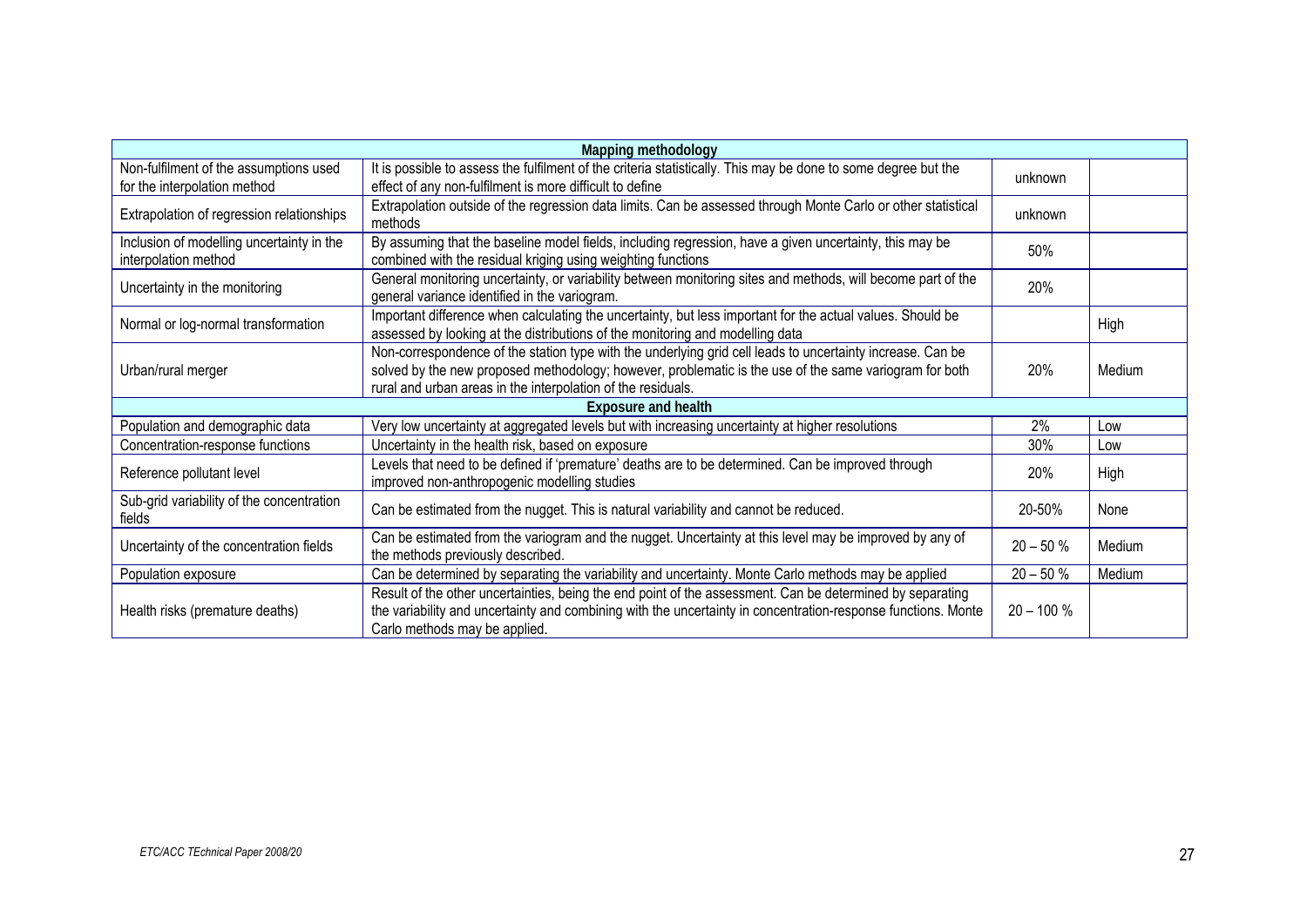## <span id="page-27-0"></span>References

Barrett, K., Steinar Larssen, Ingrid Sundvor, Lise Fjellsbø, Maria Dusinka, Frank de Leeuw, Jaroslav Fiala, Jana Ostatnicka, Jan Horálek, Libor Cernikovsky, Fotios Barmpas, Nicolas Moussiopoulos, Cristos Vlahacostas (2008). Health impacts and air pollution: An exploration of factors influencing estimates of air pollution impact upon the health of European citizens. ETC/ACC Technical Paper 2008/13. Available at: [http://air](http://air-climate.eionet.europa.eu/reports/ETCACC_TP_2008_13_HealthImpact_AirPoll)[climate.eionet.europa.eu/reports/ETCACC\\_TP\\_2008\\_13\\_HealthImpact\\_AirPoll](http://air-climate.eionet.europa.eu/reports/ETCACC_TP_2008_13_HealthImpact_AirPoll)

Briggs, D. et al. (2005). APMOSPHERE – Air Pollution Modelling for Support to Policy on Health and Environmental Risks in Europe. <http://www.apmosphere.org/>

Brown, Coleman, and Steele (1998). A Methodology for Determining the Experimental Uncertainty in Regressions. J. of Fluids Engineering, Vol. 120, No. 3, 1998, pp. 445-456.

Ching, J., Herwehe, J., and J. Swall (2006) On joint deterministic grid modeling and sub-grid variability conceptual framework for model evaluation, Atmos. Envir., 40, 4935-4945.

Denby, B., Horálek, J., de Smet, P., de Leeuw, F. and Kurfürst, P. (2008a) European scale exceedance mapping for PM10 and ozone based on daily interpolation fields. ETC/ACC Technical Paper 2007/8. [http://air](http://air-climate.eionet.europa.eu/reports/ETCACC_TP_2007_8_spatAQmaps_dly_interpol)[climate.eionet.europa.eu/reports/ETCACC\\_TP\\_2007\\_8\\_spatAQmaps\\_dly\\_interpol](http://air-climate.eionet.europa.eu/reports/ETCACC_TP_2007_8_spatAQmaps_dly_interpol) 

Denby B., A. M. Costa, A. Monteiro, A. Dudek, S.E. Walker, S. van den Elshout, B. Fisher. (2008b) Uncertainty Mapping For Air Quality Modelling And Assessment. Accepted for publication in the International Journal of Environmental Pollution.

Denby B., M. Schaap, A. Segers, P. Builtjes and J. Horálek (2008c). Comparison of two data assimilation methods for assessing PM10 exceedances on the European scale. Atmos. Environ. 42, 7122-7134.

Denby, B., Horálek, J., Walker, S.E., Eben, K. and Fiala, J. (2005) Interpolation and assimilation methods for European scale air quality assessment and mapping. Part 1: Review and recommendations. ETC/ACC Technical Paper 2005/7. December 2005. [http://air-](http://air-climate.eionet.europa.eu/reports/reports/ETCACC_TechnPaper_2005_7_spatial_AQ_interpol_Part_I)

climate.eionet.europa.eu/reports/reports/ETCACC\_TechnPaper\_2005\_7\_spatial\_AQ\_interpol\_Part\_I

EC (2008) Directive 2008/50/EC of the European Parliament and of the Council of 21 May 2008 on ambient air quality and cleaner air for Europe. Official Journal L 152, 11.6.2008, p. 1–44 [http://eur](http://eur-lex.europa.eu/LexUriServ/LexUriServ.do?uri=OJ:L:2008:152:0001:0044:EN:PDF)[lex.europa.eu/LexUriServ/LexUriServ.do?uri=OJ:L:2008:152:0001:0044:EN:PDF](http://eur-lex.europa.eu/LexUriServ/LexUriServ.do?uri=OJ:L:2008:152:0001:0044:EN:PDF)

Harrison, D. (2006) UK Equivalence Programme for Monitoring of Particulate Matter. Final Report for: Department for the Environment, Food and Rural Affairs; Welsh Assembly Government; Scottish Executive; Department of Environment for Northern Ireland. Ref: BV/AQ/AD202209/DH/2396 [www.airquality.co.uk/archive/reports/cat05/0606130952\\_UKPMEquivalence.pdf](http://www.airquality.co.uk/archive/reports/cat05/0606130952_UKPMEquivalence.pdf)

Henne, Stephan, Doris Folini, Dominik Brunner, Brigitte Buchmann and Sverre Solberg (2008). Report on supersite representativeness and representativeness assessment method. D1.1.2 of GEOmon. [http://geomon.empa.ch/D2.1.2\\_StationRepresentativeness\\_StephanHenne\\_EMPA\\_M18.pdf](http://geomon.empa.ch/D2.1.2_StationRepresentativeness_StephanHenne_EMPA_M18.pdf)

Hien Q. Le, Stuart A. Batterman and Robert L. Wahl (2007) Reproducibility and imputation of air toxics data. J. Environ. Monit., 9, 1358 - 1372, DOI: 10.1039/b709816b

Horálek et al. (2009). Improved urban and rural mergers evaluation for European scale assessment. ETC/ACC Technical Paper 2008/19. April 2009. [http://air](http://air-climate.eionet.europa.eu/reports/ETCACC_TP_2008_19_urban_rural_aq_merger)[climate.eionet.europa.eu/reports/ETCACC\\_TP\\_2008\\_19\\_urban\\_rural\\_aq\\_merger](http://air-climate.eionet.europa.eu/reports/ETCACC_TP_2008_19_urban_rural_aq_merger) 

Horálek, J., de Smet, P., de Leeuw, F., Denby, B., Kurfürst, P. and Swart, R. (2008). European air quality maps for 2005 including uncertainty analysis. ETC/ACC Technical Paper 2007/7. [http://air](http://air-climate.eionet.europa.eu/reports/ETCACC_TP_2007_7_spatAQmaps_ann_interpol)[climate.eionet.europa.eu/reports/ETCACC\\_TP\\_2007\\_7\\_spatAQmaps\\_ann\\_interpol](http://air-climate.eionet.europa.eu/reports/ETCACC_TP_2007_7_spatAQmaps_ann_interpol)

Horálek J., P. Kurfürst, P. de Smet, F. de Leeuw, R. Swart, T. van Noije, B. Denby and J. Fiala (2007) Spatial mapping of air quality for European scale assessment. ETC/ACC Technical Paper 2006/6. [http://air](http://air-climate.eionet.europa.eu/docs/ETCACC_TechnPaper_2006_6_Spat_AQ.pdf)[climate.eionet.europa.eu/docs/ETCACC\\_TechnPaper\\_2006\\_6\\_Spat\\_AQ.pdf](http://air-climate.eionet.europa.eu/docs/ETCACC_TechnPaper_2006_6_Spat_AQ.pdf) 

Horálek, J., Kurfürst, P., Denby, B., de Smet, P., de Leeuw, F., Brabec, M. and Fiala, J. (2005) Interpolation and assimilation methods for European scale air quality assessment and mapping. Part II: Development and testing new methodologies. ETC/ACC Technical Paper 2005/8. December 2005. [http://air](http://air-climate.eionet.europa.eu/reports/reports/ETCACC_TechnPaper_2005_7_spatial_AQ_interpol_Part_II)[climate.eionet.europa.eu/reports/reports/ETCACC\\_TechnPaper\\_2005\\_7\\_spatial\\_AQ\\_interpol\\_Part\\_II](http://air-climate.eionet.europa.eu/reports/reports/ETCACC_TechnPaper_2005_7_spatial_AQ_interpol_Part_II)